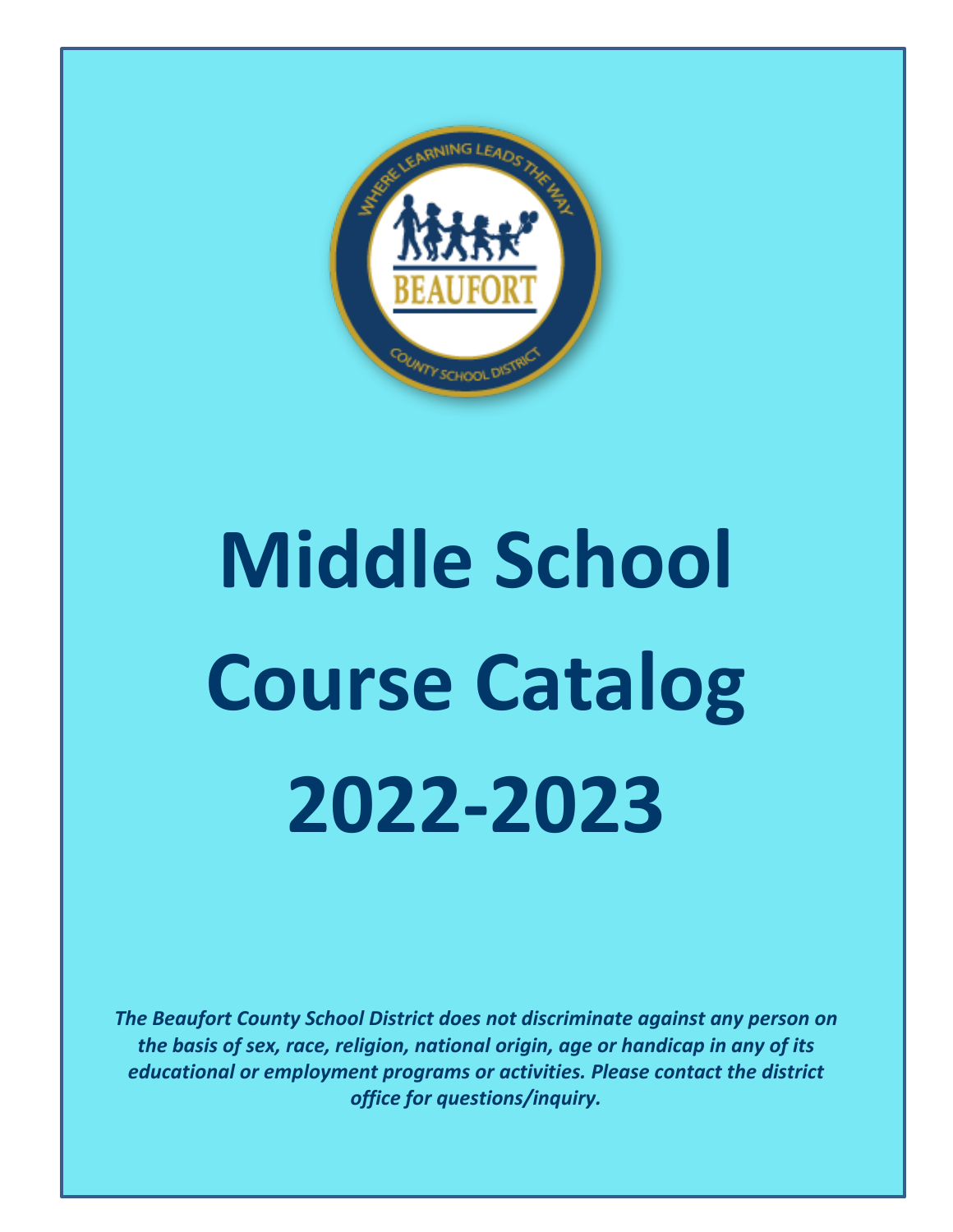## **Table of Contents**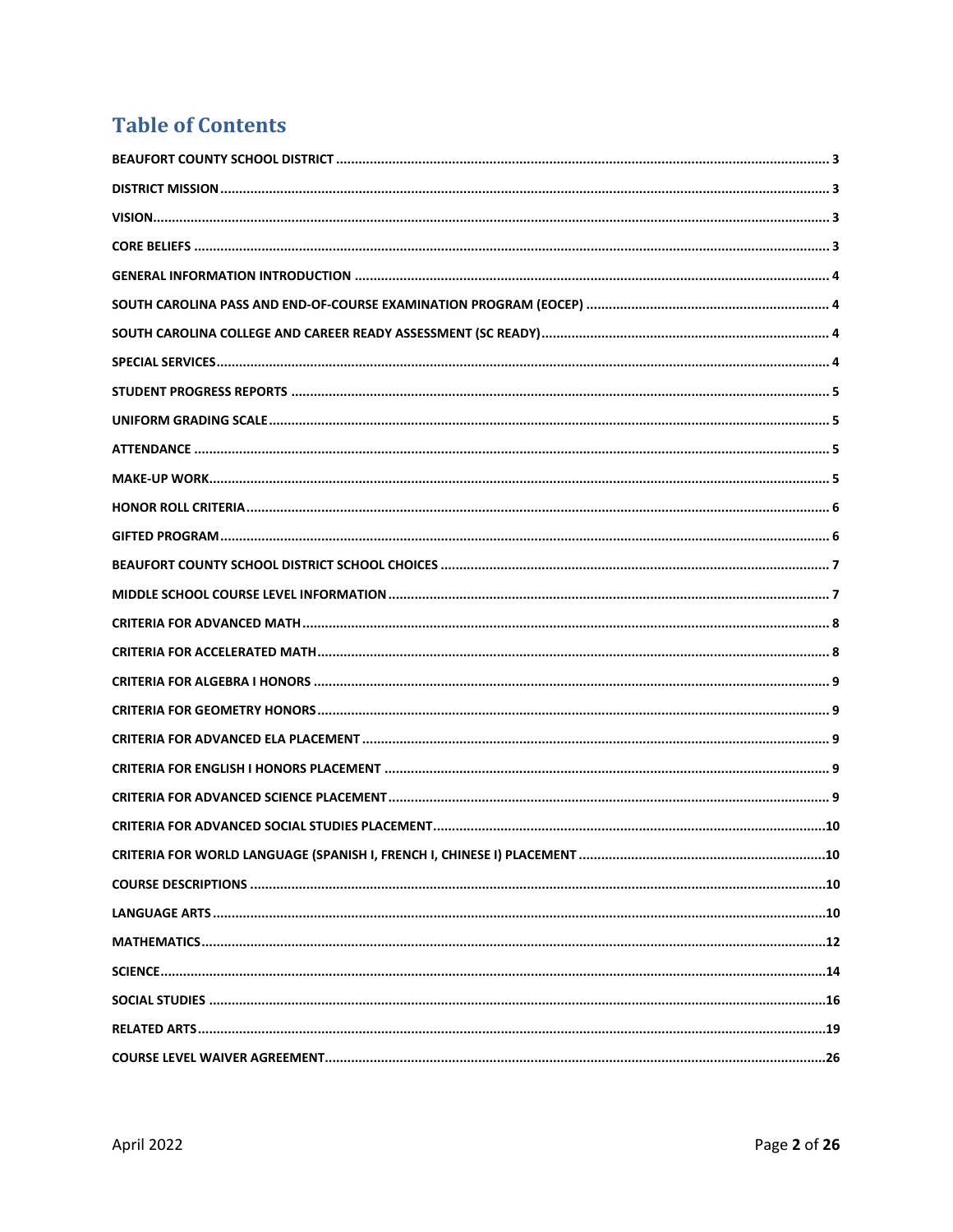## **Beaufort County School District**

#### <span id="page-2-1"></span><span id="page-2-0"></span>**District Mission**

<span id="page-2-2"></span>The Beaufort County School District, through a personalized learning approach, will prepare graduates who compete and succeed in an ever-changing global society and career marketplace.

#### **Vision**

<span id="page-2-3"></span>We will work with families and our diverse community to ensure that students perform at an internationally competitive level in a learning environment that is safe, nurturing and engaging.

#### **CORE BELIEFS**

We believe:

- Every student can learn using his or her valuable and unique talents and skills.
- Learning takes place when the physical, emotional, social and intellectual well-being of all students is assured at every level and during every transition.
- High expectations of the school community positively impact student success.
- Early childhood learning experiences form the foundation of future school success.
- Students learn best when they are engaged and provided with opportunities for problem solving and active participation.
- All students are entitled to learning experiences so that they can become competent and confident in the skills and knowledge needed to become successful and productive citizens.
- Investment, involvement and connection of all members of the school community are essential to a student's success.
- Frequent informal and formal assessment aligned to clearly defined learning objectives will provide improved student achievement.
- The collection, analysis and use of data from a variety of sources are critical to making decisions.
- Students should be prepared to compete and contribute in a changing global and multilingual society.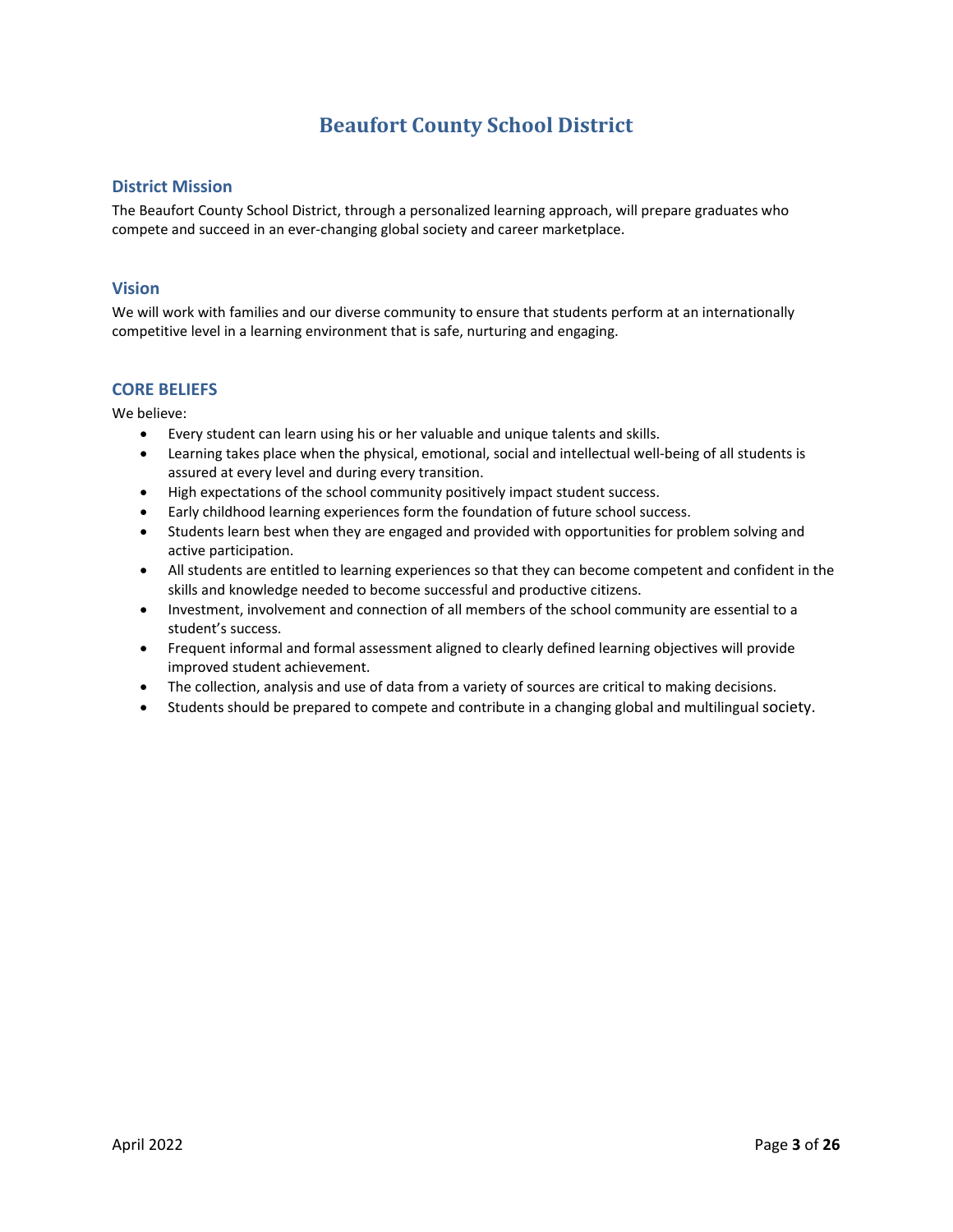## <span id="page-3-0"></span>**General Information**

#### **Introduction**

Beaufort County middle schools are organized into a system of curriculum clusters and cluster majors. Beginning in the 2007-2008 school year, all students are required to develop an Individual Graduation Plan beginning in the eighth grade. A framework for curriculum planning helps students and parents to design an appropriate Individual Graduation Plan. Elements of an effective framework include: high expectations for all students, course content based on standards, a rigorous curriculum to prepare students for college study or the increasingly technologic work environment and high student engagement in learning. Careful consideration should be given by each parent and student in planning the appropriate curriculum for his/her career aspirations and for education beyond high school.

Middle School will provide all students with high quality educational opportunities, and an educational climate that fosters positive relationships and mutual respect among students, staff and families. All learning experiences must be relevant to students and focus on higher order thinking skills. Building upon these learning experiences, students will be able to generate original ideas, evaluate information, and communicate their thoughts effectively through Reading, Writing, Speaking and Reasoning.

#### <span id="page-3-1"></span>**South Carolina PASS**

The South Carolina Palmetto Assessment of State Standards (SCPASS) Science is a statewide science assessment administered to students in grades four through six. Students in these grade levels are required to take the SCPASS Science except those who qualify for the South Carolina Alternate Assessment (SC-Alt).

#### <span id="page-3-2"></span>**South Carolina College and Career Ready Assessment (SC READY)**

The South Carolina College-and Career-Ready Assessments (SC READY) are statewide assessments in English language arts (ELA) and mathematics that will meet all the requirements of Acts 155 and 200, the Elementary and Secondary Education Act (ESEA), the Individuals with Disabilities Education Improvement Act (IDEA), and the Assessments Peer Review guidance.

All students in grades 3–8 are required to take the SC READY except those who qualify for the South Carolina National Center and State Collaborative (SC-NCSC).

SC READY Assessments are not timed, and both computer-based and paper-based testing will be available. Data Recognition Corporation (DRC) is the contractor.

#### **End-of-Course Examination Program (EOCEP) for High School Credit**

The Education Accountability Act of 1998 (EAA) requires the administration of end-of-course examinations in gateway or benchmark courses. All students enrolled in EOCEP courses in which the curriculum standards corresponding to these subjects are taught, regardless of name or number, must take the appropriate EOC tests. Tests will count as twenty percent of each student's final grade. Algebra 1 taken at the middle school level for high school credit requires an end-of-course exam.

#### <span id="page-3-3"></span>**Special Services**

Special Services programs are available at all BCSD schools for students who have been referred, evaluated, and staffed in accordance with guidelines set forth in the South Carolina Manual for Special Services as mandated by Public Law 94-142. Referral of students for these services may be initiated by the school Response to Intervention Team (RTI Team) or by parents.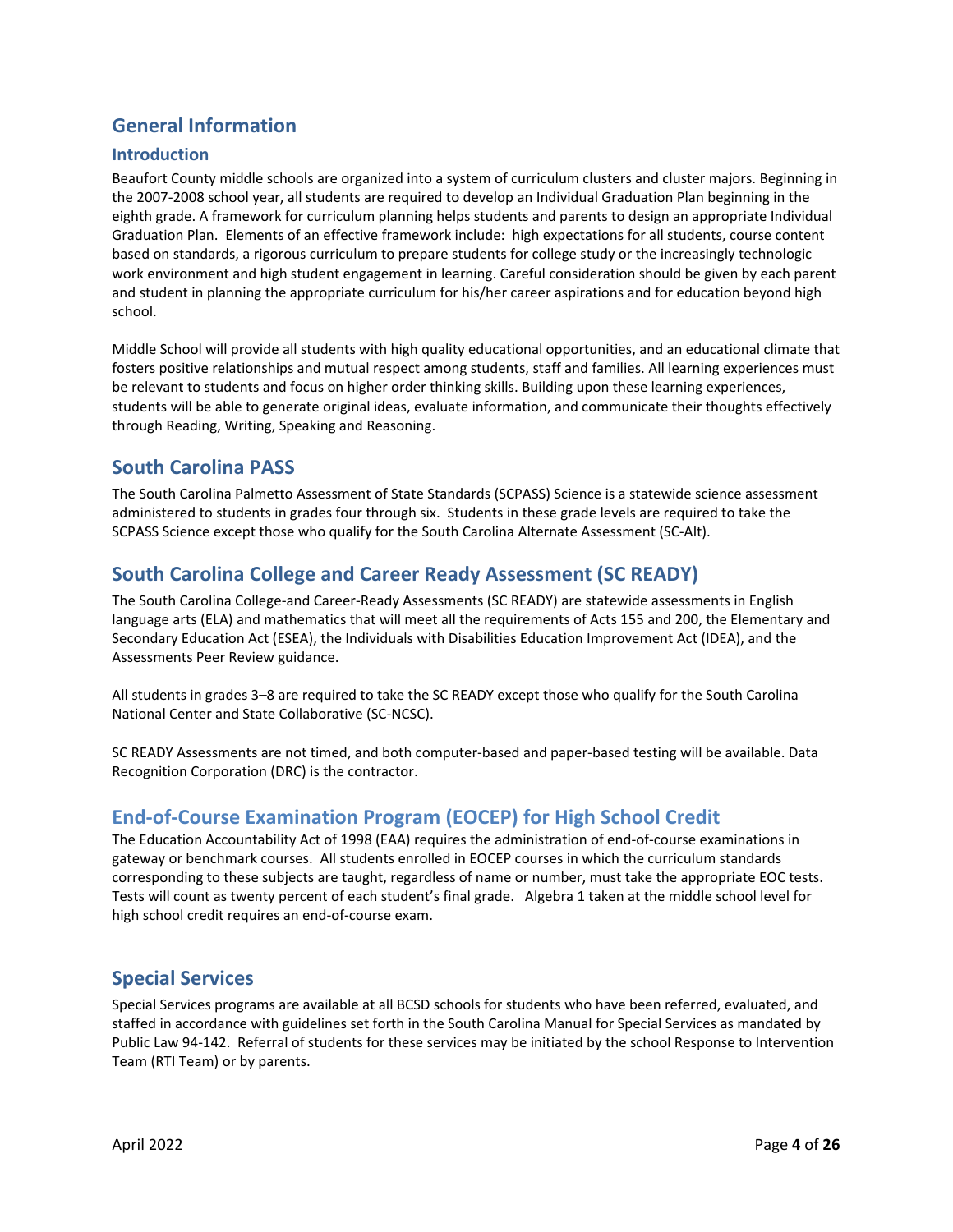Special Services programs are designed specifically for students whose special needs require individualized instruction to assist and develop their academic potential as well as to assist achievement of social and occupational competence. Due process procedures are followed for eligibility and placement in special services programs. An individual education plan known as an IEP is designed for each student.

#### <span id="page-4-0"></span>**Student Progress Reports**

Report cards are issued after each nine-week grading period and provide an assessment of student performance and attendance in each course in which the student is enrolled. Interim progress reports are issued four weeks before the end of each nine-week grading period to indicate performance at that point in the course.

Parents can check the academic progress of students by logging into the Beaufort County School District's Power School's Parent Portal. At this site, parents will be able to view student's grades, attendance, tardies, school bulletin, email teachers and much more.

At the beginning of each school year, parents are given their login information to the Parent Portal. If you have forgotten your login information, please contact the school counselor at your child's school. Access the **[Parent Portal](https://pschool.beaufort.k12.sc.us/guardian/home.html)**.

#### <span id="page-4-1"></span>**Uniform Grading Scale**

The State Board of Education has approved a **[Uniform Grading Policy](https://ed.sc.gov/districts-schools/state-accountability/uniform-grading-policy/ugp-may-2019-final-pdf/)** that affects all South Carolina high school graduates. The policy governs courses that students take to earn high school diplomas. The Uniformed Grading Scale requires that grades be recorded numerically and outlines the calculation to be used to ascertain a student's grade point ratio. The following numerical scale will be used consistently throughout the school district for high school credit courses that are also offered at a middle school level:

| $(A)$ 100 - 90  | Excellent                  |
|-----------------|----------------------------|
| $(B)$ 89 - 80   | Above Average              |
| $(C)$ 79 - 70   | Average                    |
| $(D)$ 69 - 60   | Passing, Needs Improvement |
| (F) 59 or below | Failing                    |

#### <span id="page-4-2"></span>**Attendance**

Regular attendance is necessary for students to achieve desired and expected academic and social progress. Students enrolled in a course for which Carnegie units (credits) are awarded must achieve a passing grade and attend at least:

- 60 hours of a semester course.
- 120 hours of a year-long course.

Those students with unexcused absences in excess of the allowed excused absences (as stated above) may not receive credit even if they have a passing grade for the course. Their final grade may be designated as FA and will be factored as a 50. Unexcused absences may be made up by obtaining administrator and teacher approval to attend designated make-up sessions.

For other middle school courses for non-Carnegie unit credits, reference your school's Student Code of Conduct for attendance policies.

#### <span id="page-4-3"></span>**Make-Up Work**

Students who have excused absences from class as defined by state and local board policy will be given the opportunity to make up work and be assigned a grade based upon the quality of that work. For excused absences, students will be granted the opportunity to make-up any missed assignments and /or work due to the absence(s). This will include quizzes, test, writing assignments etc. The period for making up the work will be a minimum of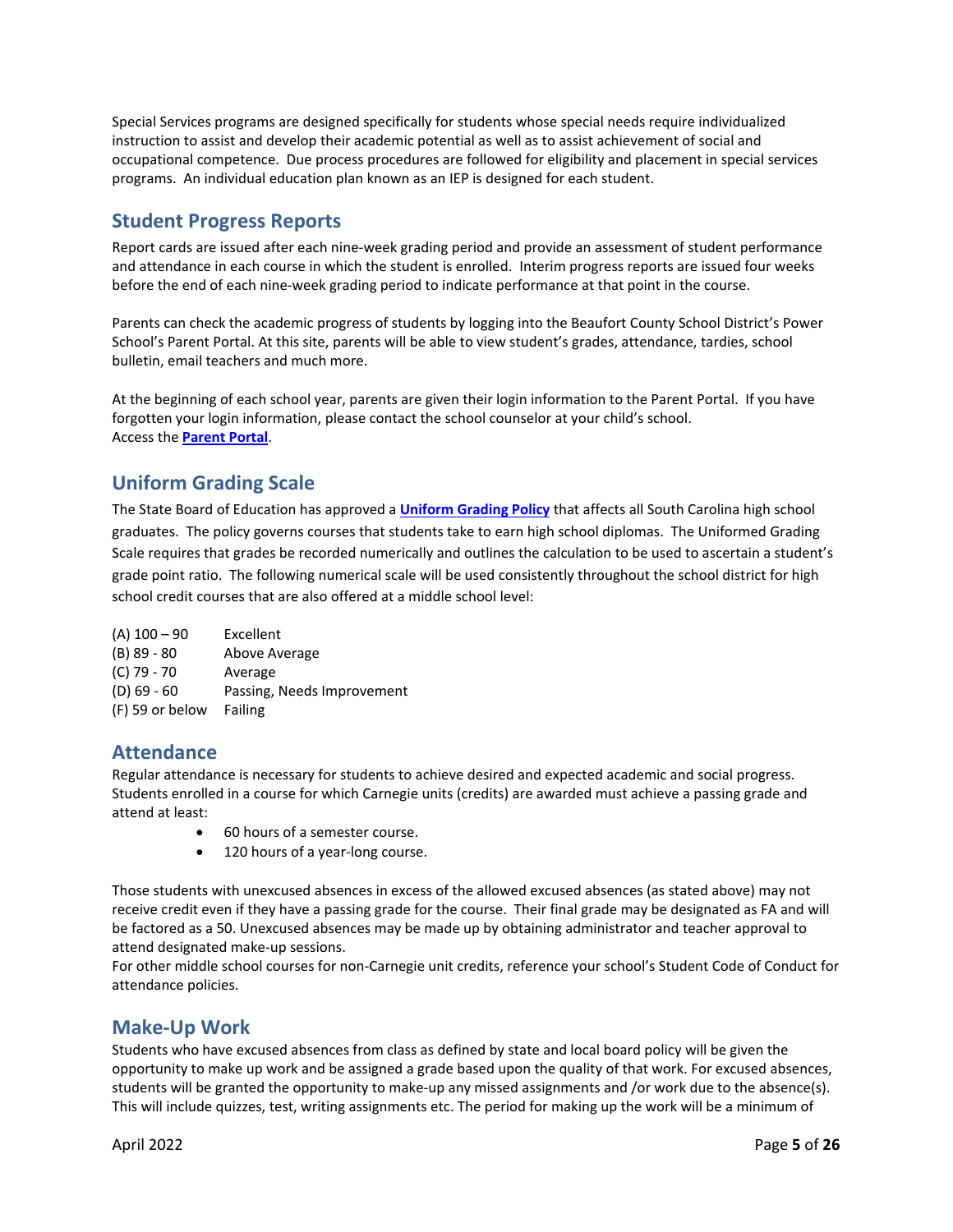one (1) class day for each class day missed to a maximum of one week. For example, if a student misses two days of school (Monday and Tuesday) and returns on Wednesday, then Thursday and Friday will be granted as make-up days for missing Monday and Tuesday (one day for each day missed). In this example, all missed assignments or work (test, quiz etc.) would not be due until Monday.

Students who have unexcused absences may be given the opportunity to make up work at the discretion of the principal and teacher during make-up sessions, however, the unexcused absence remains in the student's record.

#### <span id="page-5-0"></span>**Honor Roll Criteria**

All subjects on a student's transcript will be used in determining eligibility for Honor Roll recognition. Conduct will not be considered in determining eligibility. Honor Rolls will be determined for each nine-week grading period. Middle school honor roll criteria are as follows:

- A student will be named to the Principal's Honor Roll if he/she attains a grade of 90 or above in all subjects/classes for the grading period.
- A student will be named to the Honor Roll if he/she attains a grade of 80 or above in all subject/classes for the grading period.

#### **Junior Scholars Criteria**

Beaufort County School District annually recognizes Junior Scholars in our middle schools. South Carolina Junior Scholar qualifications are those eligible students who meet one of the following categories:

- Score 550 or higher on the Evidence-Based Reading and Writing portion of the PSAT/NMSQT
- Score 530 or higher on the Mathematics portion of the PSAT/NMSQT

Students who meet the qualification will be notified by their principal and will be allowed to participate in a special recognition event.

#### <span id="page-5-1"></span>**Gifted Program (to be reviewed)**

The student who is identified as **academically gifted** receives services in advanced mathematics (nonverbal) and/or language arts (verbal) classes per the state placement criteria for those areas. To qualify as G/T, a student must meet eligibility requirements in 2 of 3 dimensions as follows:

- Dimension A Aptitude (typically measured by CogAT administered in grade 2 and/or the OLSAT administered as needed through middle school)
- Dimension B Achievement (MAP and/or most recent PASS) MAP scores can be previous Fall or Spring
- Dimension C Intellectual or Academic Performance (Performance Task Assessment (PTA) in grades 2-5; GPA of at least 3.75 on a 4.0 scale in the core academic subjects in Grades 6+)

In addition, gifted eligibility is one of several district criteria for placement into advanced science and/or social studies classes in grades 6-8.

The student who is **artistically gifted** receives services through extra arts opportunities coordinated by individual schools as well as district-sponsored arts festivals (All County Orchestra, All County Band, Elementary Drama and Dance), art exhibitions and competitions, and other enrichment programs including **Sea Island School for Arts & Academics (SISA2)**, designed for Beaufort County School District gifted students in grades 3-8, provides two weeks of advanced-level, innovative learning in both the Arts and Academics.

To qualify as G/T Arts, a student must participate in the district's annual screening process and be successfully identified as artistically gifted and talented in Dance, Drama, Instrumental Music, Vocal Music, or Visual Arts according to the South Carolina Department of Education regulations.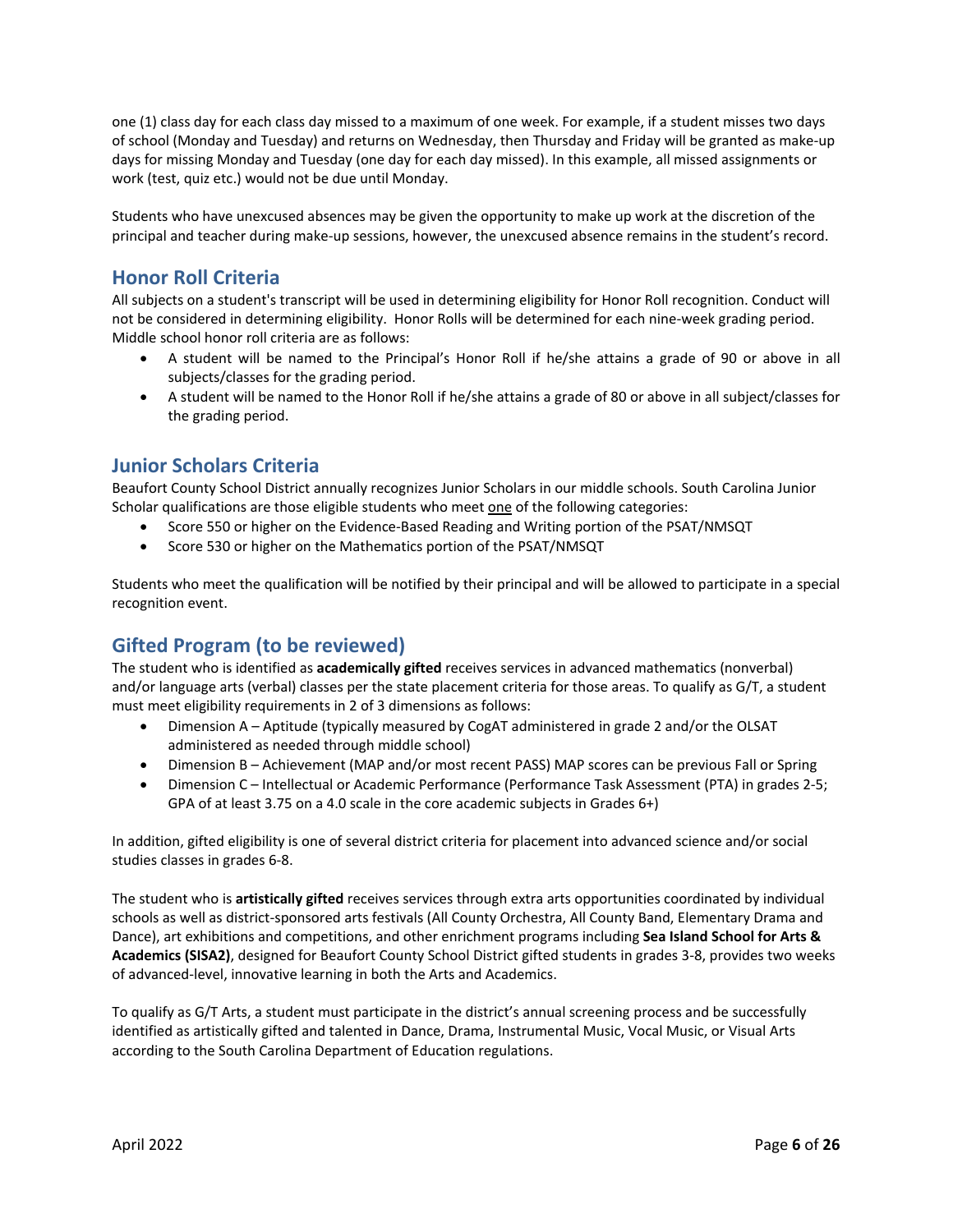#### <span id="page-6-0"></span>**Beaufort County School District School Choices**

BCSD families will have an opportunity to indicate their preference for school assignments based on participation in school choice options available in their attendance zones. All schools will continue to offer their current core academic programs. All schools in the district may offer approved choice programs. For more information, visit the BCSD School Choice Headquarters **[website](http://www.beaufort.k12.sc.us/cms/one.aspx?portalid=170925&pageid=225399)**.

#### <span id="page-6-1"></span>**Middle School Course Level Information**

BCSD has approved the adoption of course progressions, transitions, and implementation of credit bearing high school courses for the implementation of South Carolina State Standards, in Math, Science, English, and Related Arts classes at the middle school level. The purpose is to provide educational opportunities for eligible middle school students to accelerate completion of high school credit bearing courses. This will enable students to take more rigorous courses while in high school, participate in career pathways leading to a certificate or diploma aligned with a high school career cluster, college credits leading to college transfer and/or completion of an associate degree.

Students are placed into classes using the placement criteria outlined below. However, if a student believes they are capable of successfully completing a course at a higher level, the student and parent may request placement into the next higher-level course by agreeing to the criteria listed below.

- 1. Acknowledgement that this waiver is not recommended based upon the historical academic record to date.
- 2. Once in the course the student WILL NOT be removed for any reason. This includes academic performance up to and including failing the course.
- 3. If discipline becomes an issue, the administration will take appropriate action in accordance with the student code of conduct to ensure the successful academic experience for students within the classroom.
- 4. If at the conclusion of the school year it is determined this was a misplaced student assignment, the administration will ensure proper academic assignments in future years to match the ability of the student, without the ability to waive into another class or section.

The district Waiver Agreement form, which indicates agreement to the above conditions must be completed, signed, and submitted to the school's administration.

According to the Uniform Grading Policy, a student who has taken a course for a unit of high school credit prior to his or her ninth grade year may retake that course regardless of the grade he or she has earned. **A student who retakes a high school credit course from middle school must complete it before the beginning of the second year of high school.** A student in grades nine through twelve, must retake a course by the end of the next school year or before the next sequential course (whichever comes first).

In such a case, only the highest grade will be used in calculating the student's GPA. The student may not retake the course if the course being replaced has been used as a prerequisite for enrollment in a subsequent course; i.e., a student may not retake Algebra 1 after having earned credit for a higher level mathematics course (Geometry, Algebra 2).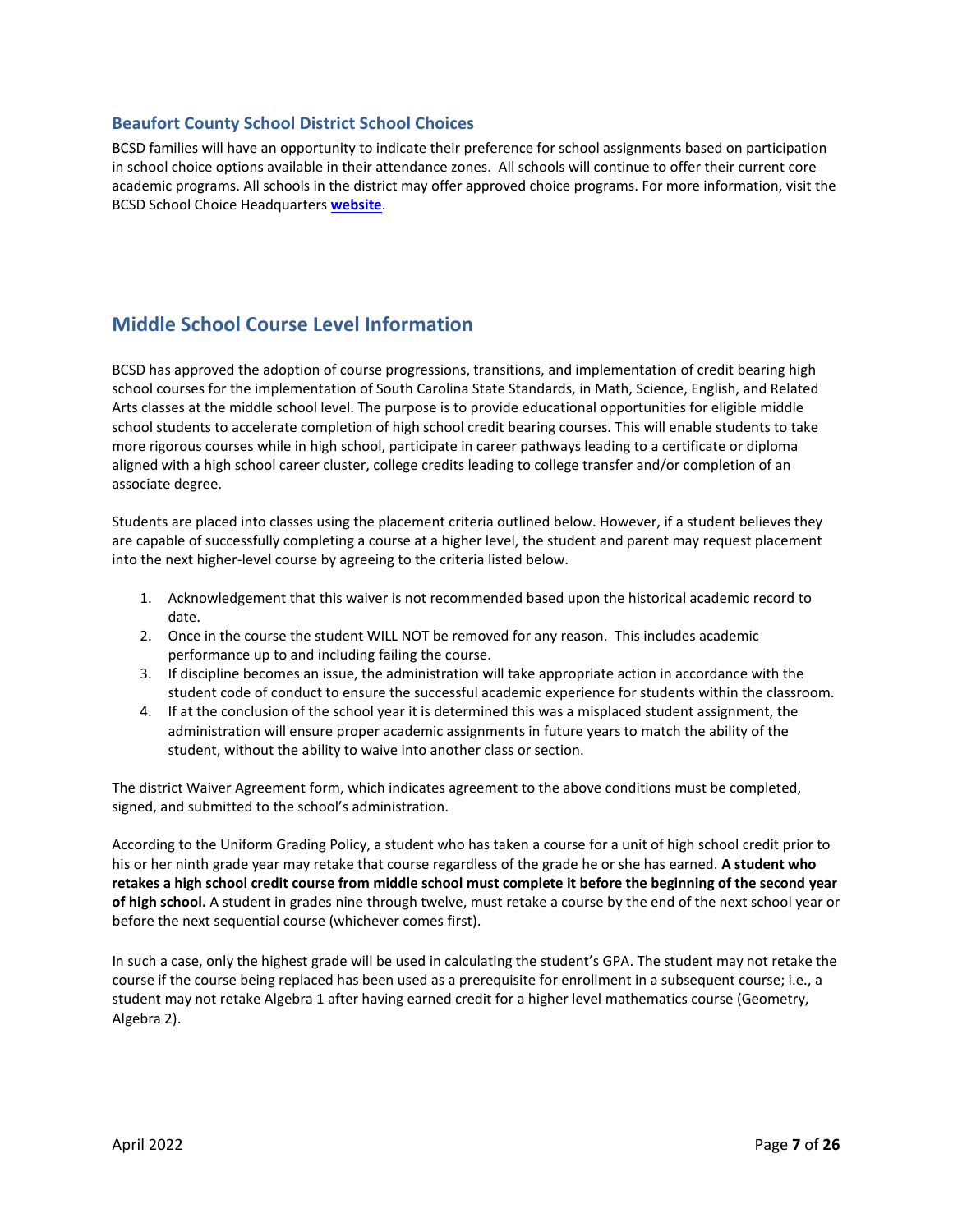| Grade | ELA                   | Math                                          | Science         | Foreign<br>Language |
|-------|-----------------------|-----------------------------------------------|-----------------|---------------------|
|       |                       | Algebra 1<br>Honors**                         |                 |                     |
| 8     | English 1<br>Honors** | Algebra 1<br>Honors**<br>Geometry<br>Honors** | Earth Science** | Spanish 1**         |

\*\*Courses can count as a high school 1 credit towards graduation requirements

## **BCSD Middle School Course Placement Criteria**

The course paths and criteria outlined below are intended for the use of teachers and counselors as they advise students regarding course placement for the next school year. Multiple criteria have been identified for use in triangulation of data so that a student's true ability can be examined. A *sole* criterion should not be used to the exclusion of the other recommended criteria to deny a student access to a given Honors course. Nonverbalacademic G/T identifed students are eligible for services in advanced, accelerated, or high school Math courses and/or advanced or high school Science courses. Verbal-academic G/T identified students are eligible for services in advanced or high school ELA courses and/or advanced Social Studies courses.

| <b>Middle School Course Paths</b> |                    |                  |                        |                    |                                  |  |  |
|-----------------------------------|--------------------|------------------|------------------------|--------------------|----------------------------------|--|--|
| Grade                             | Level              | <b>ELA</b>       | <b>Math</b>            | <b>Science</b>     | <b>Social Studies</b>            |  |  |
|                                   | On Grade           | ELA <sub>6</sub> | Math 6                 | Science 6          | Social Studies 6                 |  |  |
|                                   | level              |                  |                        |                    |                                  |  |  |
| 6                                 | Advanced           | Advanced ELA 6   | Advanced Math 6        | Advanced Science 6 | Advanced Social Studies 6        |  |  |
|                                   | Accelerated        |                  | Accelerated Grade 6    |                    |                                  |  |  |
| Grade                             | Level              | <b>ELA</b>       | <b>Math</b>            | <b>Science</b>     | <b>Social Studies</b>            |  |  |
|                                   | On Grade           | ELA <sub>7</sub> | Math 7                 | Science 7          | Social Studies 7                 |  |  |
| 7                                 | level              |                  |                        |                    |                                  |  |  |
|                                   | Advanced           | Advanced ELA 7   | Advanced 7             | Advanced Science 7 | <b>Advanced Social Studies 7</b> |  |  |
|                                   | <b>High School</b> |                  | Algebra 1 Honors       |                    |                                  |  |  |
| Grade                             | Level              | <b>ELA</b>       | <b>Math</b>            | <b>Science</b>     | <b>Social Studies</b>            |  |  |
|                                   | On Grade           | ELA <sub>8</sub> | Math 8                 | Science 8          | Social Studies 8                 |  |  |
|                                   | level              |                  |                        |                    |                                  |  |  |
| 8                                 | Advanced           | Advanced ELA 8   | Advanced 8             | Advanced Science 8 | <b>Advanced Social Studies 8</b> |  |  |
|                                   | <b>High School</b> | English I Honors | Algebra I Honors       | Earth Science      |                                  |  |  |
|                                   |                    |                  | <b>Geometry Honors</b> | <b>Honors</b>      |                                  |  |  |
|                                   |                    |                  |                        |                    |                                  |  |  |

## <span id="page-7-0"></span>**Criteria for Advanced Math**

For placement into  $6^{th}$ , 7<sup>th</sup>, or  $8^{th}$  grade Advanced Mathematics courses, a student may be eligible if the following criteria is met:

• Math SC Ready (or previous state test) percentile of 75 or higher AND Math MAP percentile of 75 or higher (during at least one of the last three MAP test administrations)

## <span id="page-7-1"></span>**Criteria for Accelerated Math**

For placement into 6<sup>th</sup> grade Accelerated Mathematics, a student may be eligible if the following criteria is met: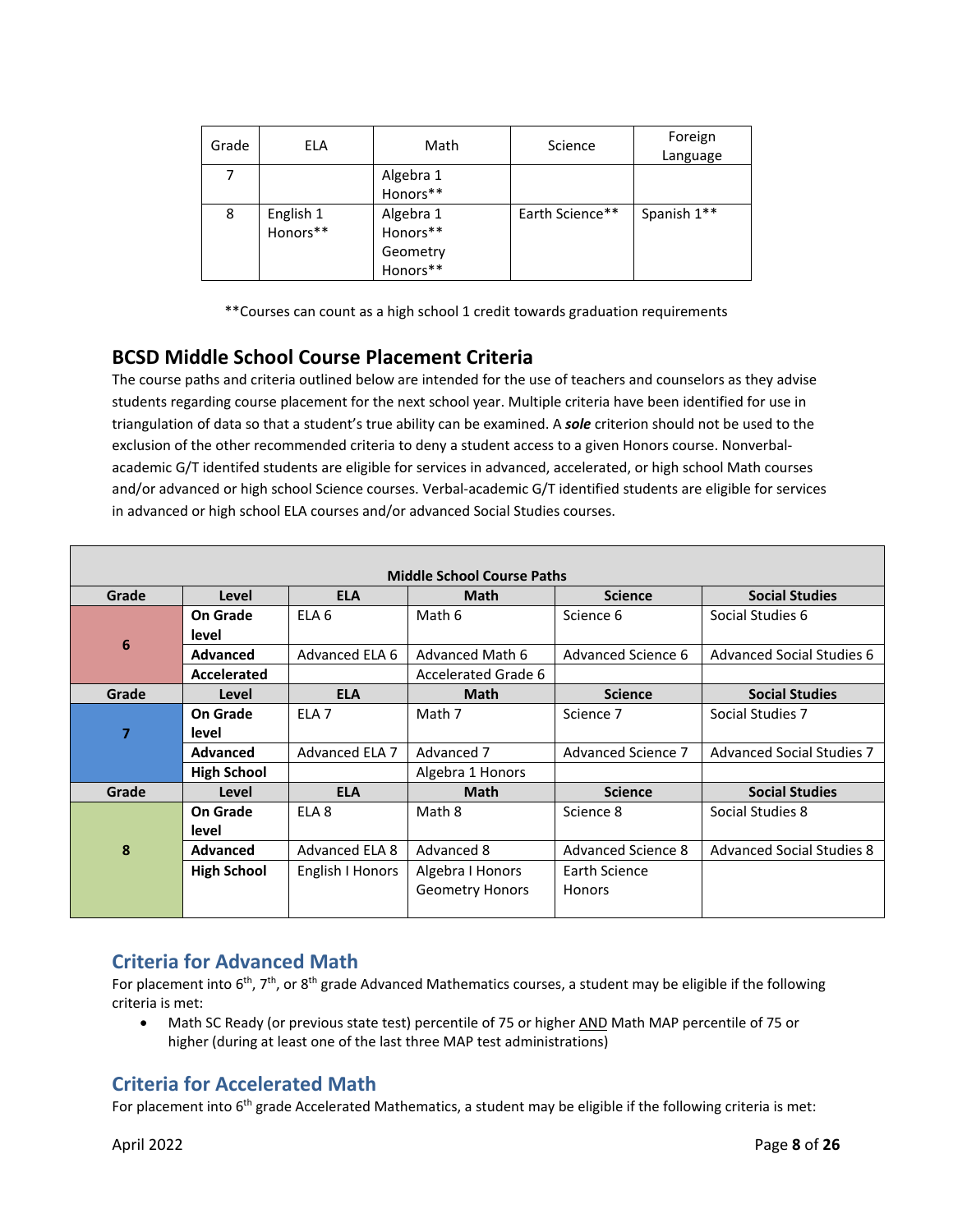• Math SC Ready (or previous state test) score of "Exceeds" AND Math MAP percentile of 90 or higher (during at least one of the last three MAP administrations)

#### <span id="page-8-0"></span>**Criteria for Algebra I Honors**

For placement into Algebra I Honors in  $7<sup>th</sup>$  Grade, a student may be eligible if the following criteria is met:

- Math SC Ready (or previous state test) score of "Exceeds" AND Math MAP percentile of 93 or higher (during at least one of the last three MAP administrations) OR
- 80% or higher probability of success on the state Algebra I End of Course exam based on the predictability component of EVAAS (state data tool)

For placement into Algebra I Honors in  $8<sup>th</sup>$  grade, a student may be eligible if the following criteria is met:

- Math SC Ready (or previous state test) score of "Exceeds" AND Math MAP percentile of 90 or higher (during at least one of the last three MAP administrations) OR
- 80% or higher probability of success on the state Algebra I End of Course exam based on the predictability component of EVAAS (state data tool)

#### <span id="page-8-1"></span>**Criteria for Geometry Honors**

For placement into Geometry Honors in  $8<sup>th</sup>$  grade, a student may be eligible if the following criteria is met:

• Successful completion of Algebra 1 Honors in  $7<sup>th</sup>$  grade (grade B or better)

#### <span id="page-8-2"></span>**Criteria for Advanced ELA Placement**

For placement into  $6<sup>th</sup>$ ,  $7<sup>th</sup>$ , or  $8<sup>th</sup>$  grade advanced English/Language Arts, a student may be eligible if the following criteria is met:

• English SC Ready (or previous state test) percentile of 75 or higher AND Reading MAP percentile of 75 or higher (during at least one of the last three MAP administrations)

#### <span id="page-8-3"></span>**Criteria for English I Honors Placement**

For placement into English I Honors in  $8<sup>th</sup>$  grade, a student may be eligible if the following criteria is met:

- English SC Ready (or previous state test) score of "Exceeds" AND Reading MAP percentile of 90 or higher (during at least one of the last three MAP administrations) OR
- 80% or higher probability of success on the state English I End of Course exam based on the predictability component of EVAAS (state data tool)

#### <span id="page-8-4"></span>**Criteria for Advanced Science Placement**

For placement into  $6<sup>th</sup>$ ,  $7<sup>th</sup>$ , or  $8<sup>th</sup>$  grade Advanced Science, a student may be eligible if two of the three criteria are met:

- Science SC PASS score of "Exemplary"
- English and Math SC Ready (or previous state test) percentile of 75 or higher
- Reading and Math MAP percentile of 75 or higher (during at least one of the last three MAP administrations)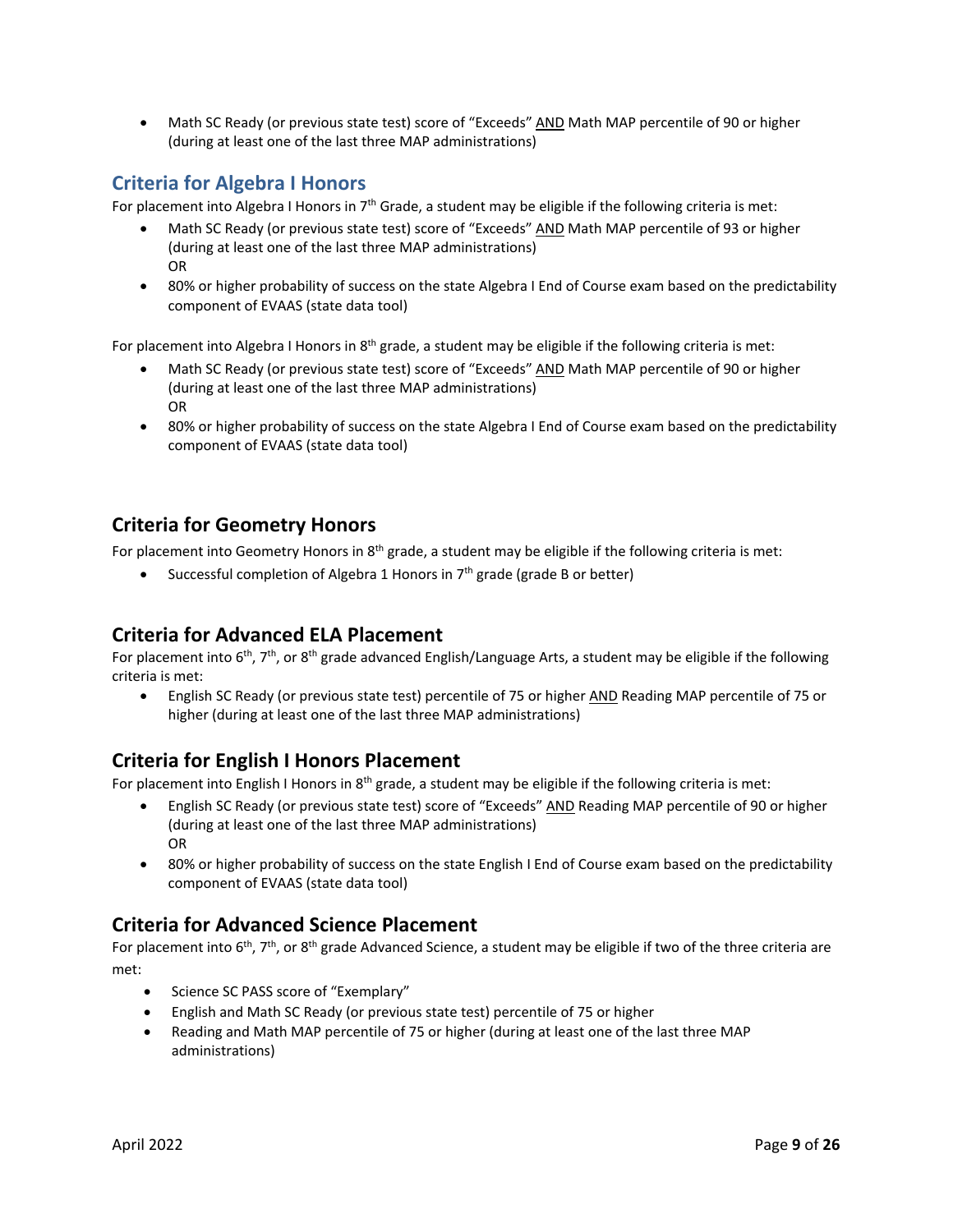## **Criteria for 8th Grade Honors Earth Science Placement**

For placement into Earth Science Honors in 8<sup>th</sup> Grade, a student may be eligible if the student has successful completion of Algebra I Honors (grade B or better) or is currently enrolled into Algebra I Honors, and one of the three criteria are met:

- Science SC PASS score of "Exemplary"
- English SC Ready (or previous state test) score of "Exceeds"
- Reading MAP percentile of 90 or higher (during at least one of the last three MAP administrations)

#### <span id="page-9-0"></span>**Criteria for Advanced Social Studies Placement**

For placement into  $6th$ ,  $7th$ , or  $8th$  grade Advanced Social Studies, a student may be eligible if two of the three criteria are met:

- Social Studies SC PASS score of "Exemplary"
- English SC Ready (or previous state test) percentile of 75 or higher
- Reading MAP percentile of 75 or higher (during at least one of the last three MAP administrations)

#### <span id="page-9-1"></span>**Criteria for World Language (Spanish I, French I, Chinese I) Placement**

For placement into 8<sup>th</sup> grade Spanish I, French I, or Chinese I, a student may be eligible if the following criteria is met:

Successful completion of exploratory classes in 6th and/or 7th grade (grade of B or better) And Reading MAP percentile of 75 or higher (during at least one of the last three MAP administrations)

\*If one of the above criteria is unavailable, verbal-academic G/T identification will serve as a third criteria. \*\*Native language ability should be taken into consideration for placement.

#### **Course Descriptions**

#### <span id="page-9-3"></span><span id="page-9-2"></span>**Language Arts**

#### **Overview for Language Arts Courses**

All Language Arts instruction addresses the expectations of the State Standards. The standards document covers all aspects of reading literary and informational texts; word study, including Greek and Latin stems; writing process and products, including editing and revising; and accessing information through inquiry.

#### **Language Arts Grade 6**

This course focuses on the South Carolina College and Career Ready Standards for reading, speaking and listening, language and writing through a balanced literacy workshop model. Students apply reading strategies, develop vocabulary skills, and participate in the writing process. Students develop skills and strategies in literacy from reading texts from a variety of cultures, print and non-print resources, and digital formats. This course will focus on 21st Century skills including critical thinking and problem solving; communication and collaboration; creativity and innovation; and technology.

#### **Advanced Language Arts Grade 6**

This course, with instruction above grade level, is designed for students whose achievement reflects a strong foundation in balanced literacy (reading and writing). This course further strengthens and refines the foundation of literacy skills designated in the state standards and district language arts guidelines. Students develop skills and strategies in reading literary texts from a variety of cultures, reading informational texts and comprehending print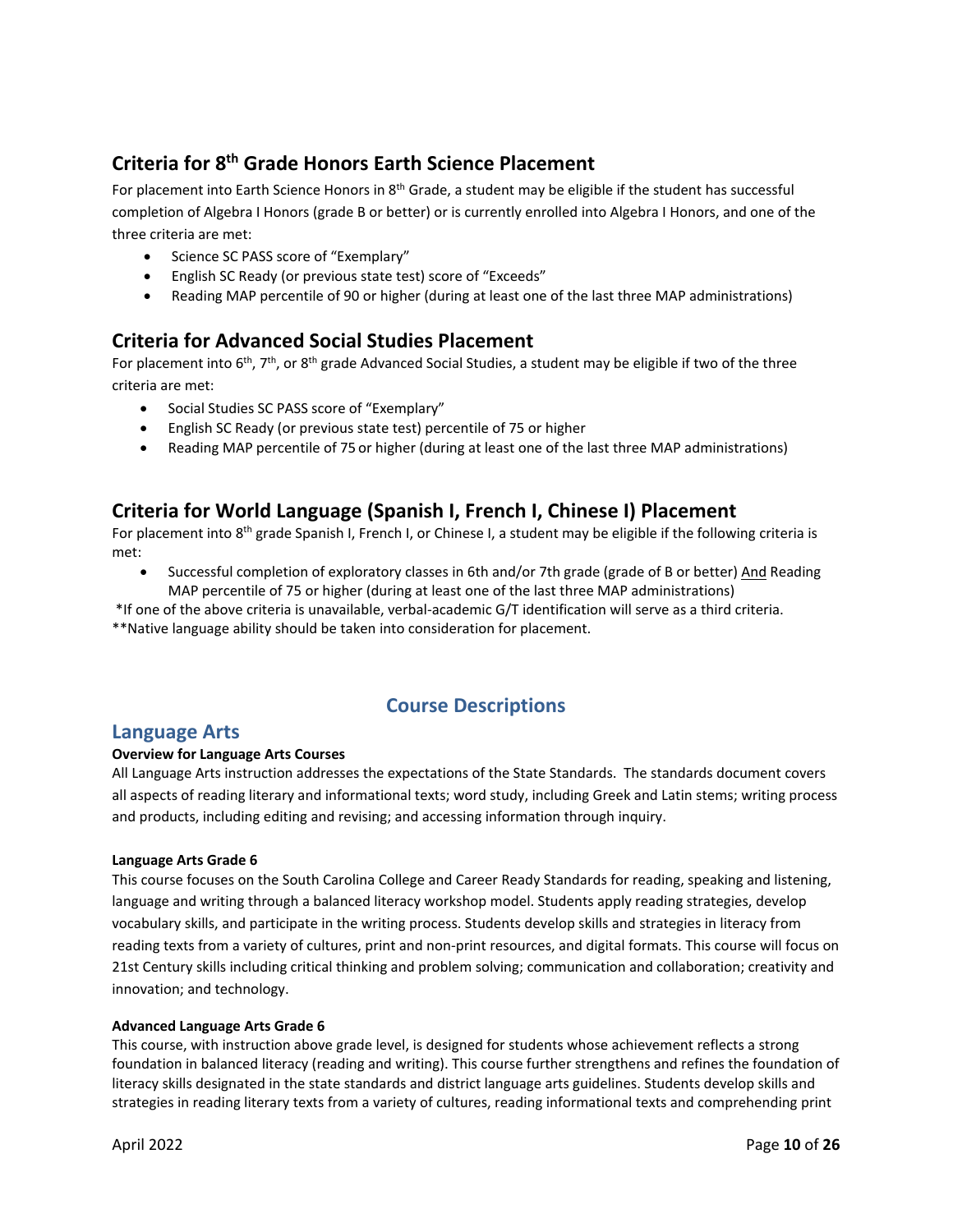and non-print resources. Students apply reading strategies for making predictions, inferring and drawing conclusions. Students develop vocabulary skills to include word analysis such as Latin and Greek stems. Students access information in print and non-print digital formats. Students develop clarity, organization, the use of detail, and identification of audience and purpose in writing and oral communication. Additionally, in writing, students adhere to Standard English including a study of grammar conventions and usage in context. Students participate in the writing process on some assignments and in timed writings on others. This course is designed to develop skills of critical thinking, problem-solving, and decision-making at a level of complexity, abstractness, and depth appropriate for gifted learners, as well as to develop proficiency in communicating abstract and complex ideas, relationships and issues. This course is planned to support mastery of core areas of learning in terms of pace, depth, and complexity. Students are expected to reinforce and enrich their knowledge, fluency, and skills through completion of homework. Students are expected to meet district guidelines to enroll in this course.

#### **Language Arts Grade 7**

This course focuses on the South Carolina College and Career Ready Standards for reading, speaking and listening, language and writing through a balanced literacy workshop model. Students apply reading strategies, develop vocabulary skills, and participate in the writing process. Students develop skills and strategies in literacy from reading texts from a variety of cultures, print and non-print resources, and digital formats. This course will focus on 21st Century skills including critical thinking and problem solving; communication and collaboration; creativity and innovation; and technology.

#### **Advanced Language Arts Grade 7**

This course, with instruction above grade level, is designed for students whose achievement reflects a strong foundation in balanced literacy (reading and writing). This course further strengthens and refines the foundation of literacy skills designated in the state standards and district language arts guidelines. Students develop skills and strategies in reading literary texts from a variety of cultures, reading informational texts and comprehending print and non-print resources. Students apply reading strategies for making predictions, inferring and drawing conclusions. Students develop vocabulary skills to include word analysis such as Latin and Greek stems. Students access information in print and non-print digital formats. Students develop clarity, organization, the use of detail, and identification of audience and purpose in writing and oral communication. Additionally, in writing, students adhere to Standard English including a study of grammar conventions and usage in context. Students participate in the writing process on some assignments and in timed writings on others. This course is designed to develop skills of critical thinking, problem-solving, and decision-making at a level of complexity, abstractness, and depth appropriate for gifted learners, as well as to develop proficiency in communicating abstract and complex ideas, relationships and issues. This course is planned to support mastery of core areas of learning in terms of pace, depth, and complexity. Students are expected to reinforce and enrich their knowledge, fluency, and skills through completion of homework. Students are expected to meet district guidelines to enroll in this course.

#### **Language Arts Grade 8**

This course focuses on the South Carolina College and Career Ready Standards for reading, speaking and listening, language and writing through a balanced literacy workshop model. Students apply reading strategies, develop vocabulary skills, and participate in the writing process. Students develop skills and strategies in literacy from reading texts from a variety of cultures, print and non-print resources, and digital formats. This course will focus on 21st Century skills including critical thinking and problem solving; communication and collaboration; creativity and innovation; and technology.

#### **Advanced Language Arts Grade 8**

This course, with instruction above grade level, is designed for students whose achievement reflects a strong foundation in balanced literacy (reading and writing). This course further strengthens and refines the foundation of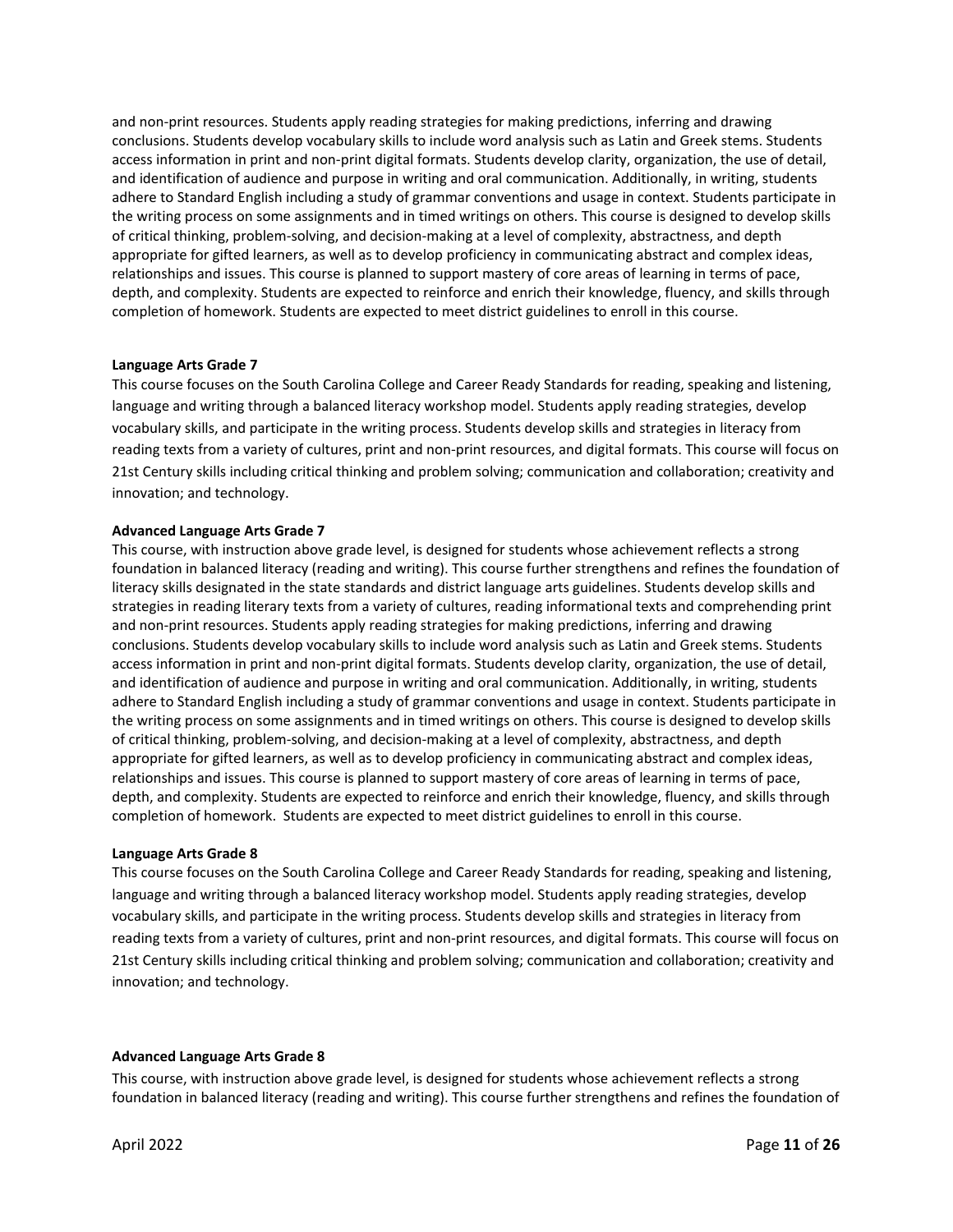literacy skills designated in the state standards and district language arts guidelines. Students develop skills and strategies in reading literary texts from a variety of cultures, reading informational texts and comprehending print and non-print resources. Students apply reading strategies for making predictions, inferring and drawing conclusions. Students develop vocabulary skills to include word analysis such as Latin and Greek stems. Students access information in print and non-print digital formats. Students develop clarity, organization, the use of detail, and identification of audience and purpose in writing and oral communication. Additionally, in writing, students adhere to Standard English including a study of grammar conventions and usage in context. Students participate in the writing process on some assignments and in timed writings on others. This course is designed to develop skills of critical thinking, problem-solving, and decision-making at a level of complexity, abstractness, and depth appropriate for gifted learners, as well as to develop proficiency in communicating abstract and complex ideas, relationships and issues. This course is planned to support mastery of core areas of learning in terms of pace, depth, and complexity. Students are expected to reinforce and enrich their knowledge, fluency, and skills through completion of homework. Students are expected to meet district guidelines to enroll in this course.

#### **English 1 H High School 1 unit**

#### **Course Code: 302400CW**

This High School level course provides a foundational study of literary genres (novels, short stories, poetry, drama, and literary nonfiction) and informative/explanatory texts with a heavy emphasis on American works, specifically influential historical and literary works. All high school courses should include a focus on argumentative, informational and explanatory writing. Opportunities for rich discussions and conversations should be provided regularly. Academic vocabulary, as well as other opportunities to explore the conventions of language should occur frequently. Students are expected to meet district guidelines to enroll in this course.

#### <span id="page-11-0"></span>**Mathematics**

#### **Overview for Mathematics Courses:**

In grades 6 - 8, students extend their understanding and proficiency in all areas of mathematics. The courses are organized according to the Standards for Mathematics and describe the mathematical knowledge, skills, and conceptual understandings students are expected to master. The content in each course includes those proficiencies that all students must demonstrate as they move forward in order to be college and career ready.

#### **Mathematics Grade 6**

Mathematics 6 is designed for sixth grade students working on grade level. This course is designed for students to strengthen their understanding of mathematical concepts and problem-solving skills. The Math 6 curriculum focuses on learning experiences designed to relate mathematics to everyday life. The course is built around the Grade 6 State Standards for Mathematics and incorporates technology as an effective learning tool. In addition, basic computational skills are emphasized, practiced and applied to concepts including ratios and proportions, fractions and statistical thinking through a variety of strategies as students develop the number sense necessary for future learning.

#### **Advanced Mathematics Grade 6**

Advanced Math is designed for sixth grade students working above grade level who desire a more intense challenge in mathematics. These students should be committed to the increased workload, both inside and outside the classroom. The State Standards for Mathematics listed for Math 6 are covered at a pace that allows for an in-depth exploration of additional math concepts from the Grade 7 Math Standards including performing operations with rational numbers, proportional reasoning and solving problems involving scale drawings of geometric shapes. Students enrolled in this course must meet the Beaufort County School District's criteria for advanced math placement.

#### **Accelerated Mathematics Grade 6**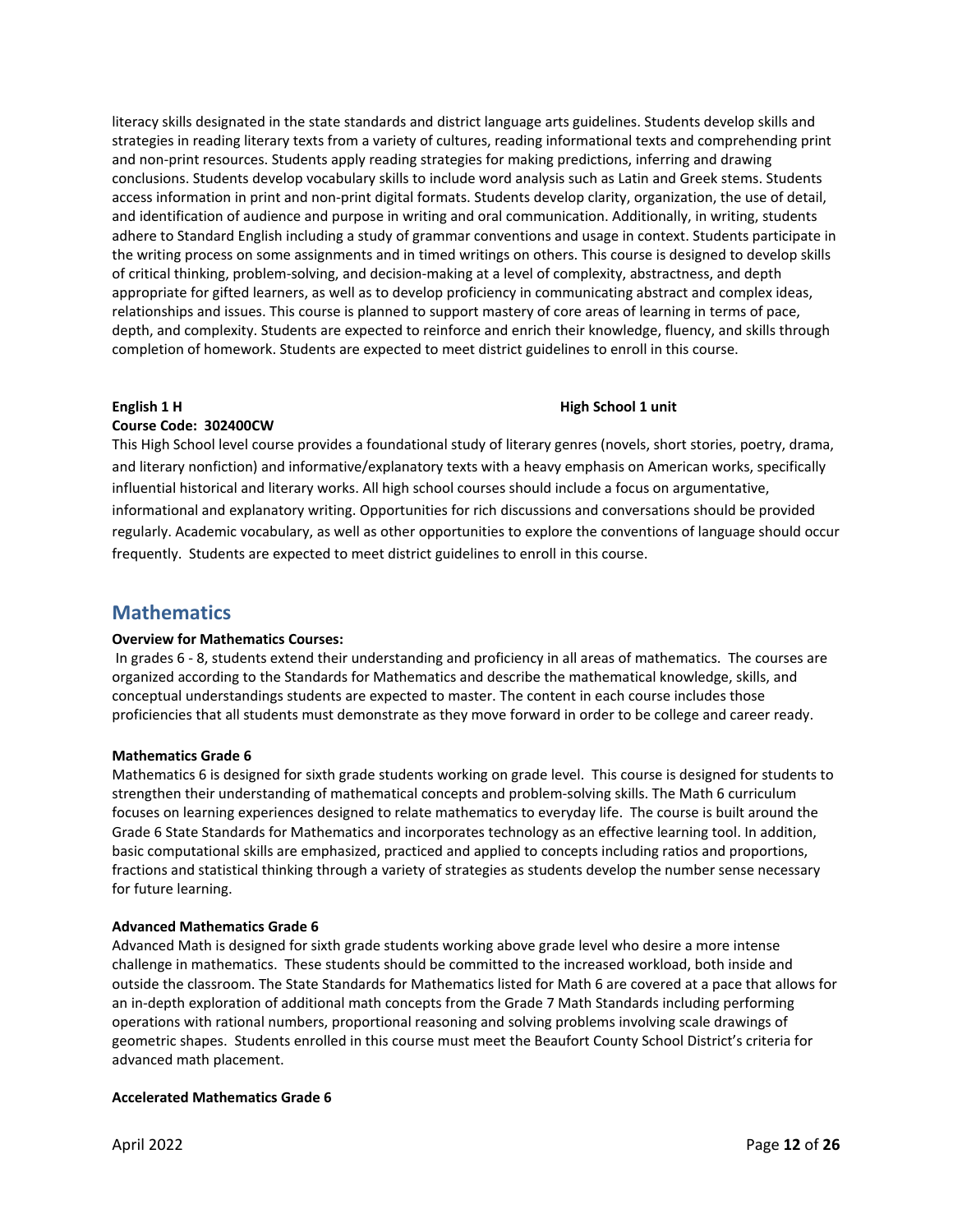The concepts addressed in Accelerated Math 6 have been carefully sequenced to provide a smooth transition from arithmetic to algebra and geometry for those students who are working above grade level and prepared for the increased demand in study time and homework. Reading and problem solving are emphasized throughout the course which is built on the State Standards. Heavy emphasis is placed on the real number system, ratios and proportional relationships, as well as working with algebraic expressions, equations and inequalities and finding area, surface area and volume of 2 and 3 dimensional shapes. Students enrolled in this course must meet the Beaufort County School District's criteria for advanced math placement.

#### **Mathematics Grade 7**

Math 7 is recommended for seventh grade students working on grade level. The course is built around the State Standards for Mathematics and incorporates technology as an effective learning tool. In addition, basic computational skills are emphasized and practiced through a variety of strategies and applied to concepts including proportional relationships, operations with rational numbers and algebraic expressions and equations as students develop the number sense necessary for future learning. The goal of this course is to develop a deep conceptual understanding of mathematics and how to apply that understanding to real world situations.

#### **Advanced Mathematics Grade 7**

Grade 7 Advanced is recommended for seventh grade students working above grade level. This course is based on the State Standards and designed to provide the transition from arithmetic to algebra and geometry. Emphasis will be placed on the critical areas of focus for grade 7 including analyzing and solving problems using proportional relationships, developing fluency with all operations using rational numbers, applying algebraic expressions and equations to real world problems, geometric constructions and drawing inferences using statistics. Additionally, students will extend their learning by working on concepts based on grade 8 State Standards. These concepts include comparing rational and irrational numbers, applying properties of integer exponents, evaluating square roots for small perfect squares and cube roots for small perfect cubes, and performing operations with numbers written in scientific notation. Students enrolled in this course must meet the Beaufort County School District's criteria for advanced math placement.

#### **Algebra I (Honors) Grade 7 High School 1 Unit**

In Algebra I (Honors), students build upon the mathematical understandings that are addressed in the K- 8 State Standards for Mathematics. Hand-held graphing calculators are required as part of instruction and assessment. Students should use a variety of representations (concrete, numerical, algorithmic, graphical), tools (matrices, data), and technologies to model mathematical situations and solve meaningful problems. This course is intended to challenge the highly motivated and capable student desiring an extensive study of mathematics. Students are expected to maintain a "B" or better average in this course at all times. Students must take the South Carolina Endof-Course exam, which counts as 20% of their final grade. Students with final averages of A, B, and C will receive a Carnegie unit which will be included in both grade-point-ratio and class rank. Students enrolled in this course must meet the Beaufort County School District's criteria for accelerated math placement for Algebra 1. Students are also taught the stand-alone standards of 7th grade mathematics that are not related to Algebra 1 concepts.

**NOTE:** A student who has taken Algebra 1 for a Carnegie unit in middle school may retake that course regardless of the grade he or she has earned. In such a case, only the retake grade will be used in figuring the student's GPA, and only the retake attempt will show on the transcript. This rule will apply whether the retake grade is higher or lower than the grade the student previously earned.

#### **Mathematics Grade 8**

This course is designed to meet the needs of students working on grade level. It is based on the State Standards and designed to provide the transition from arithmetic to algebra and geometry. Critical thinking and problem solving are emphasized throughout the course. Heavy emphasis is placed on the real number system, proportional relationships, statistics and functions as well as working with algebraic expressions, equations and inequalities.

#### **Advanced Mathematics Grade 8**

Grade 8 Advanced is recommended for eighth grade students working an above grade level. Critical thinking and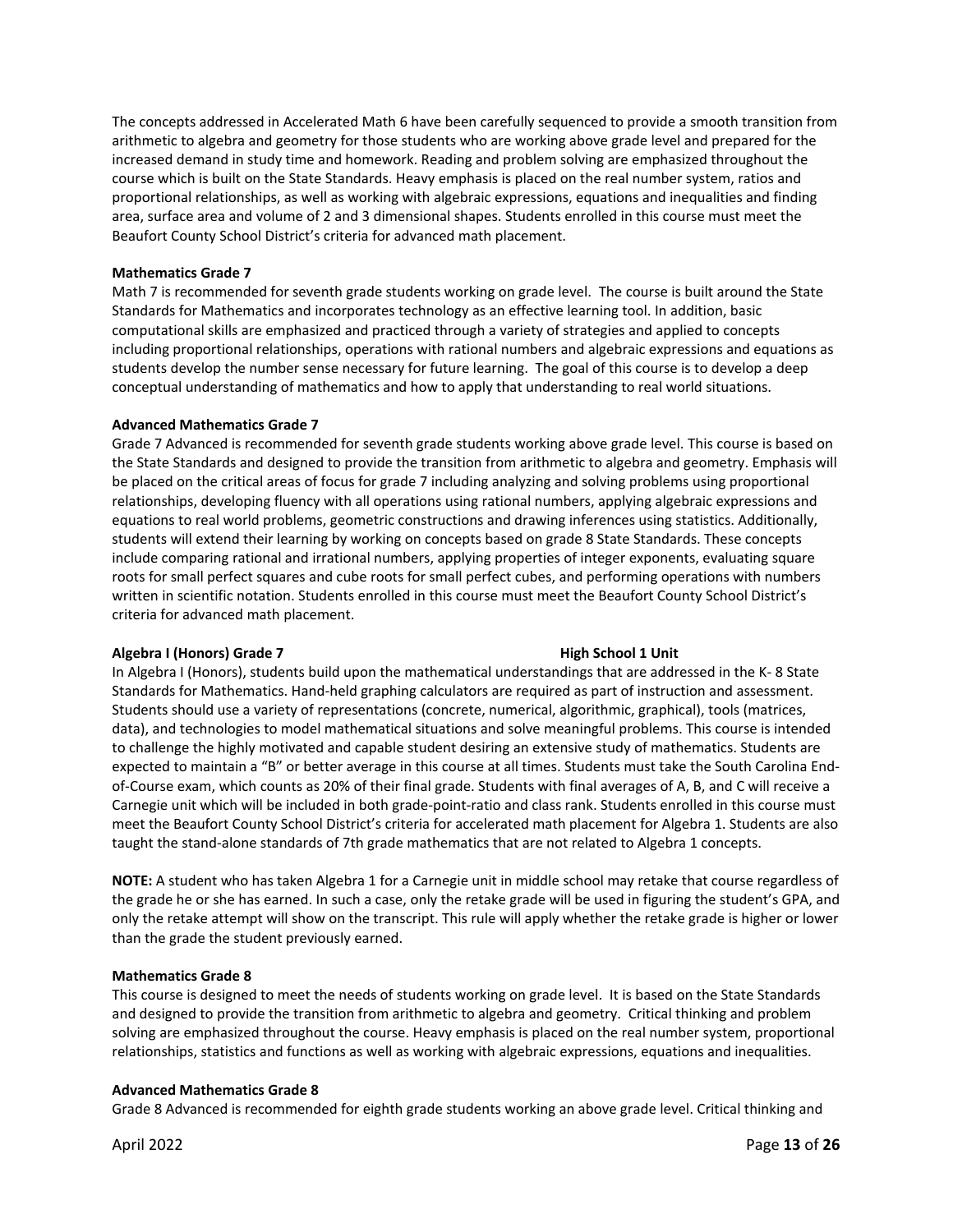problem solving are emphasized throughout the course. Heavy emphasis is place on the real number system, proportional relationships, statistics and functions as well as working with algebraic expressions, equation, and inequalities. Students in this course will also be exposed to the connections between the Grade 8 standards and the Algebra 1 standards.

#### **Algebra I (Honors) Grade 8 https://www.fragebrain.com/information intervalsed in the High School 1 unit**

Pre-requisite: Pre-Algebra.

In Algebra I (Honors), students build upon the mathematical understandings that are addressed in the K-8 State Standards for Mathematics. Hand-held graphing calculators are required as part of instruction and assessment. Students should use a variety of representations (concrete, numerical, algorithmic, graphical), tools (matrices, data), and technologies to model mathematical situations and solve meaningful problems. This course is intended to challenge the highly motivated and capable student desiring an extensive study of mathematics. Students are expected to maintain a "B" or better average in this course at all times. Students must take the South Carolina Endof-Course exam, which counts as 20% of their final grade. Students with final averages of A, B, and C will receive a Carnegie unit which will be included in both grade-point-ratio and class rank. Students enrolled in this course must meet the Beaufort County School District's criteria for advanced math placement. Students are also taught the stand alone standards of 8th grade mathematics that are not related to Algebra 1 concepts.

**NOTE:** A student who has taken Algebra 1 for a Carnegie unit in middle school may retake that course regardless of the grade he or she has earned. In such a case, only the retake grade will be used in figuring the student's GPA, and only the retake attempt will show on the transcript. This rule will apply whether the retake grade is higher or lower than the grade the student previously earned.

#### **Geometry (Honors) Grade 8 https://www.frage.org/community community of the School 1 unit**

Pre-requisite: Algebra 1 (Honors)

In Geometry (Honors), students build upon the mathematical understandings that are addressed in the State Standards for Mathematics. Students explore geometric structure using constructions, logical reasoning, interactive software, and conjectures. Other topics of study include two- and three-dimensional geometric figures, coordinate geometry, transformations, measurement, similarity and congruence. The use of geometry software that supports a dynamic, interactive approach is essential to the instruction and assessment of geometry, especially in the exploration of multiple geometric relationships and the resulting analysis and proof. This course is intended to challenge the highly motivated and capable student desiring an extensive study of mathematics. Students are expected to maintain a "B" or better average in this course at all times. Students with a final average of C or higher will receive a Carnegie unit which will be included in both grade-point-ratio and class rank.

**NOTE:** A student who has taken Geometry for a Carnegie unit in middle school may retake that course regardless of the grade he or she has earned. In such a case, only the retake grade will be used in figuring the student's GPA, and only the retake attempt will show on the transcript. This rule will apply whether the retake grade is higher or lower than the grade the student previously earned.

#### <span id="page-13-0"></span>**Science**

#### **Overview for Science Courses**

Science is a way of understanding the physical universe using observation and experimentation to explain natural phenomena. Science also refers to an organized body of knowledge that includes core ideas to the disciplines and common themes that bridge the disciplines. Students will engage in scientific and engineering practices as a means to learn about the specific topics identified for their grade levels and courses. All middle school science courses are correlated to *South Carolina Academic Standards and Performance Indicators for Science*.

#### **Science Grade 6**

In grades six through eight, the standards and performance indicators for the science and engineering practices and core science content, transition students to developing and planning controlled investigations to create more explicit and detailed models and explanations. The seven core concepts (patterns; cause and effect; scale,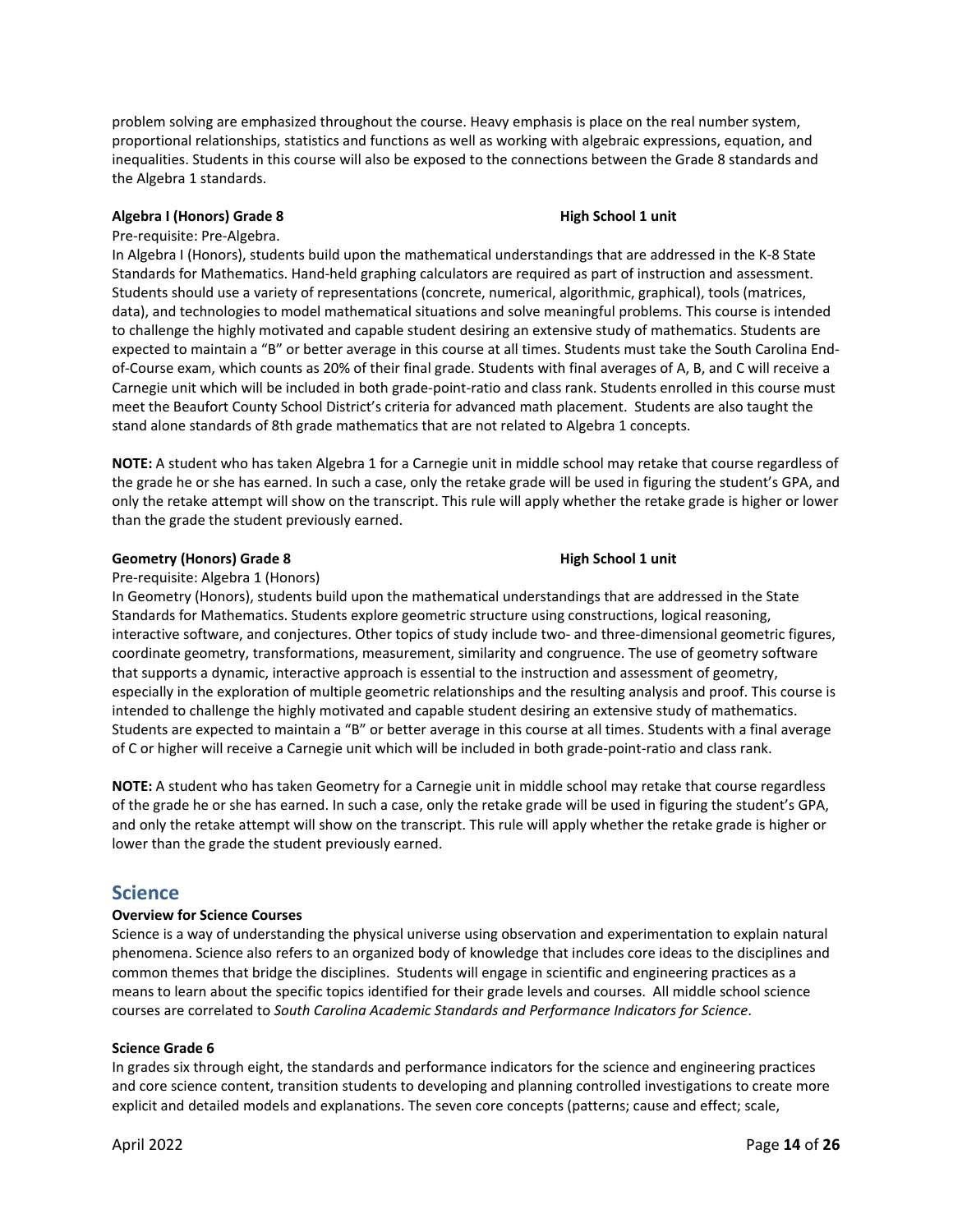proportion, and quantity; systems and system models; energy and matter; structure and function; and stability and change) are reinforced in the appropriate context of the core science content through hands-on instruction in the classroom. Science in the middle school provides students with the foundation to be successful in high school science courses, by providing a range of content in the life, earth, and physical sciences. The four core areas of the grade six standards include: Earth's Weather and Climate, Energy Transfer and Conservation, Diversity of Life – Classification and Animals, and Diversity of Life – Protists, Fungi, and Plants.

#### **Advanced Science Grade 6**

Advanced science is designed for 6th grade students working above grade level and who desire a more intense challenge in science. The South Carolina Academic Standards and Performance Indicators for Science listed for 6th Grade Science are covered at an increased pace, rigor, and depth. These students should be committed to the increased workload, both inside and outside the classroom. Students enrolled in this course must meet the Beaufort County School District's criteria for advanced science placement.

#### **Science Grade 7**

In grades six through eight, the standards and performance indicators for the science and engineering practices and core science content, transition students to developing and planning controlled investigations to create more explicit and detailed models and explanations. The seven core concepts (patterns; cause and effect; scale, proportion, and quantity; systems and system models; energy and matter; structure and function; and stability and change) are reinforced in the appropriate context of the core science content through hands-on instruction in the classroom. Science in the middle school provides students with the foundation to be successful in high school science courses, by providing a range of content in the life, earth, and physical sciences. The four core areas of the grade seven standards include: Classification and Conservation of Matter, Organization in Living Systems, Heredity – Inheritance and Variation of Traits, Interactions of Living Systems and the Environment.

#### **Advanced Science Grade 7**

Advanced science is designed for  $7<sup>th</sup>$  grade students working above grade level and who desire a more intense challenge in science. *The South Carolina Academic Standards and Performance Indicators for Science* listed for 7th Grade Science are covered at an increased pace, rigor, and depth. These students should be committed to the increased workload, both inside and outside the classroom. Students enrolled in this course must meet the Beaufort County School District's criteria for advanced science placement.

#### **Science Grade 8**

In grades six through eight, the standards and performance indicators for the science and engineering practices and core science content, transition students to developing and planning controlled investigations to create more explicit and detailed models and explanations. The seven core concepts (patterns; cause and effect; scale, proportion, and quantity; systems and system models; energy and matter; structure and function; and stability and change) are reinforced in the appropriate context of the core science content through hands-on instruction in the classroom. Science in the middle school provides students with the foundation to be successful in high school science courses, by providing a range of content in the life, earth, and physical sciences. The five core areas of the grade eight standards include: Forces and Motion, Waves, Earth's Place in the Universe, Earth Systems and Resources, and Earth's History and Diversity of Life.

#### **Advanced Science Grade 8**

Advanced science is designed for  $8<sup>th</sup>$  grade students working above grade level and who desire a more intense challenge in science. The South Carolina Academic Standards and Performance Indicators for Science listed for 8<sup>th</sup> Grade Science are covered at an increased pace, rigor, and depth. These students should be committed to the increased workload, both inside and outside the classroom. Students enrolled in this course must meet the Beaufort County School District's criteria for advanced science placement.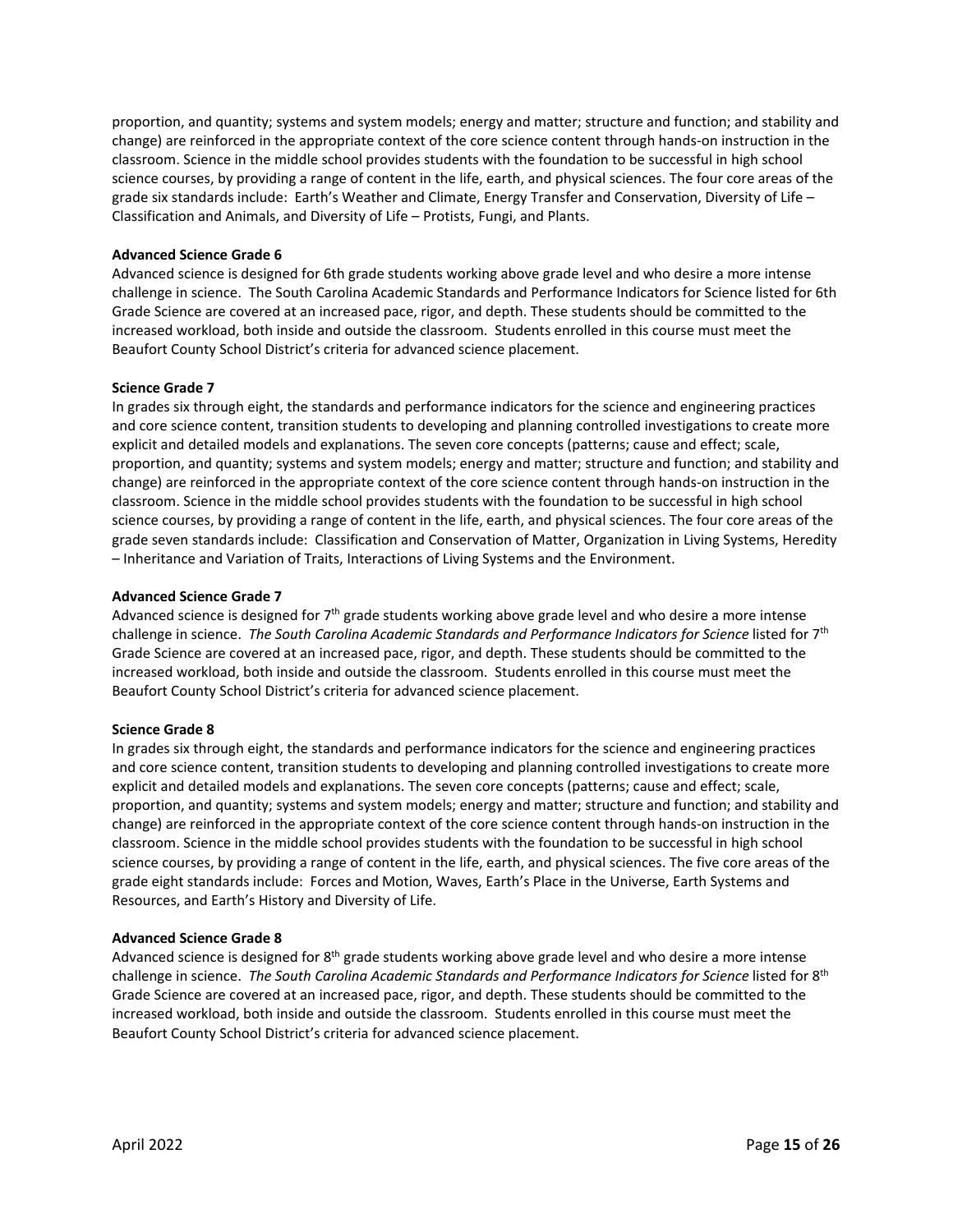## **Earth Science H High School 1 unit**

#### **Course Code: 326500HW**

Earth Science, designed to explore the earth and its place in the universe, emphasizes developing laboratory and process skills. Topics are drawn from the fields of geology, oceanography, meteorology, and astronomy. From these areas of study, students gain both an appreciation for the basic processes of science and an acquaintance with the current problems and ideas in the earth sciences. By the end of this course, students will gain a better understanding of the planet on which they live. This course counts as a lab science. At the Honors level Earth Science extends topics in greater depth and students conduct more field research. Field trips, guest speakers, and independent research are integral parts of the curriculum. Students are required to complete a science fair project as a part of the honors program. This course counts as a lab science.

# <span id="page-15-0"></span>**Social Studies<br>
Overview for Social Studies Courses**

Social studies is an interdisciplinary subject, incorporating five fields of learning - geography, history, economics, government, and culture - to promote civic competence. Within each school program, social studies courses provide a systematic approach to help our students develop the ability to make informed and reasoned decisions as citizens of a culturally diverse, democratic society in an interdependent world. All courses address the *South Carolina Social Studies Academic Standards* and literacy skills are introduced, applied, and reinforced within the framework of the social studies program.

#### **Social Studies Grade 6**

The sixth grade Social Studies curriculum is designed to enable students to master the South Carolina Social Studies College- and Career-Ready standards. The course is a study of World Civilizations from prehistory to present day, and major topics included in the course are civilizations, increased global interactions, development of the Atlantic World, global exchanges and revolutions, and global interdependence. Throughout the course, students will use historical thinking skills which will help them develop into global citizens with a global perspective.

#### **Advanced Social Studies Grade 6**

The sixth grade Social Studies Advanced curriculum is designed to enable students to master the South Carolina Social Studies College and Career-Ready standards. The course is a study of World Civilizations from prehistory to present day, and major topics included in the course are civilizations, increased global interactions, development of the Atlantic World, global exchanges and revolutions, and global interdependence. Throughout the course, students will use historical thinking skills which will help them develop into citizens with a global perspective. As an advanced course, this course will include additional rigor, depth of content, and an emphasis on primary source documents in order to serve as a foundation for Social Studies courses in 7th Grade, 8th Grade, and Honors/Advanced Placement courses in high school. This course is challenging and requires students to take greater responsibility for their learning by participating in problem solving through written and oral communication.. In addition, the advanced curriculum will complement and be complemented by the Advanced Language Arts curriculum so that students understand the connection between history, culture and literature. Students will learn to construct and express their views orally and in writing. The development of writing skills will include the formation of a thesis supported by factual evidence, argument and the analysis of primary documents. Research-based projects will be incorporated using technology with the understanding that research skills and presentations are an integral part of the social studies advanced curriculum.

#### **Social Studies Grade 7**

The seventh grade Social Studies curriculum is designed to enable students to master the South Carolina Social Studies College- and Career-Ready standards. The course is a study of Earth from a regional perspective through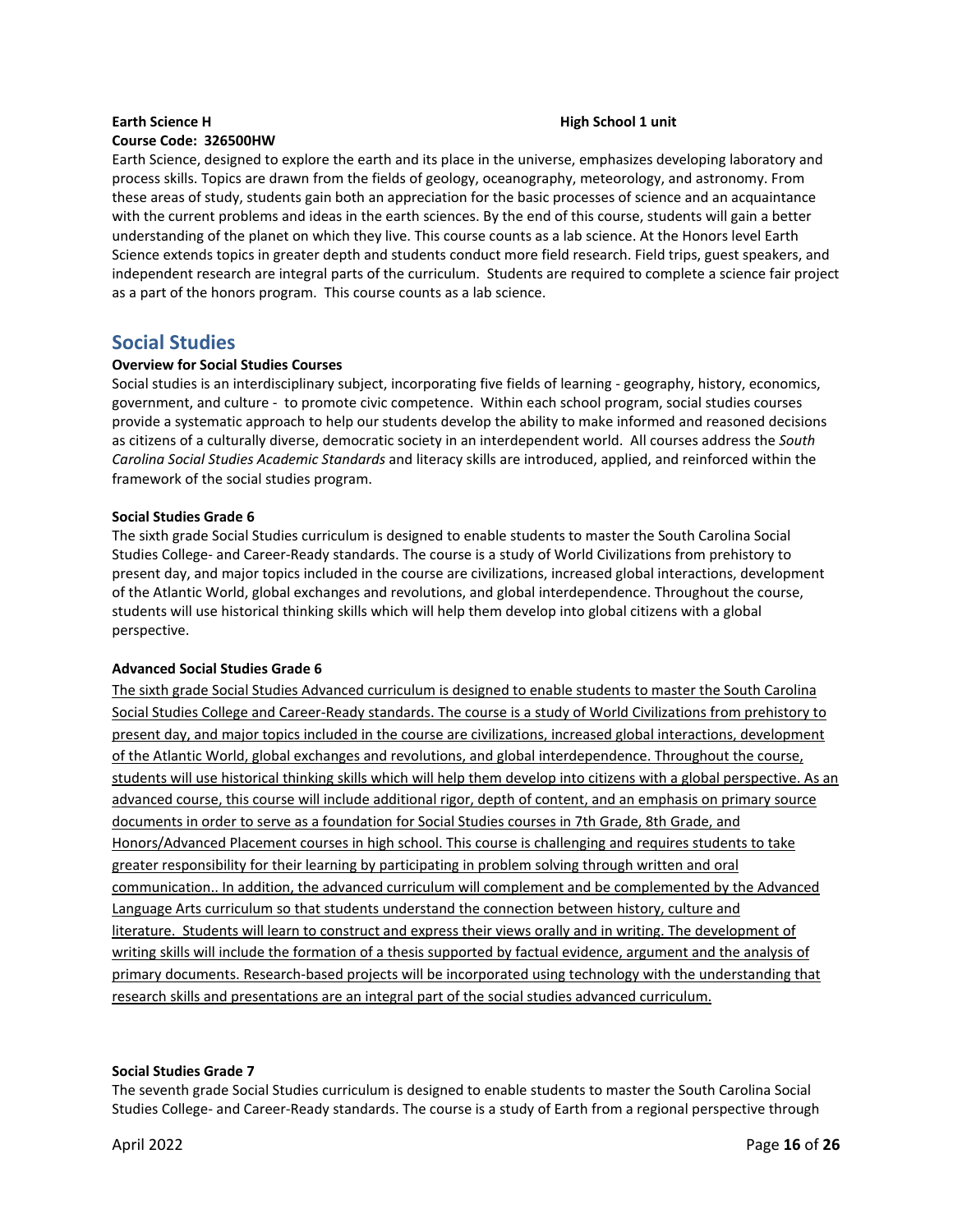the themes of places and regions, environment and resources, human systems, and applied geography. Students will study geography by learning about the seven continents of the world. Throughout the course, students will use the skills of geographers.

#### **Advanced Social Studies Grade 7**

The seventh grade Social Studies Advanced curriculum is designed to enable students to master the South Carolina Social Studies College and Career-Ready standards. The course is a study of Earth from a regional perspective through the themes of places and regions, environment and resources, human systems, and applied geography. Students will study geography by learning about the seven continents of the world. Throughout the course, students will use the skills of geographers. As an advanced course, this course will include additional rigor, depth of content, and an emphasis on geospatial data in order to serve as a foundation for Social Studies courses in 8th Grade and Honors/Advanced Placement courses in high school. This course is challenging and requires students to take greater responsibility for their learning by participating in problem solving through written and oral communication. In addition, the advanced curriculum will complement and be complemented by the Advanced Language Arts curriculum so that students understand the connection between history, culture and literature. Students will learn to construct and express their views orally and in writing. The development of writing skills will include the formation of a thesis supported by factual evidence, argument and the analysis of primary documents. Research-based projects will be incorporated using technology with the understanding that research skills and presentations are an integral part of the social studies advanced curriculum**.** 

#### **Social Studies Grade 8**

The eighth grade curriculum will address the *South Carolina Social Studies Academic Standards* and focuses on the history of South Carolina and the role that the state and its people have played in the development of the United States as a nation. Students learn about the state's development during colonial times; the growth of the American ideal, which led to the break with England; and the rising controversy about slavery, which led to the Civil War. The continued study of South Carolina from Reconstruction to the present, including the struggle for social and economic justice waged by the people of South Carolina, further allows students to see the progress that the state has made and also to visualize the future challenges yet to be met and overcome. The eighth grade Social Studies course incorporates reading and writing strategies centered on document-based questions and thematic crossdisciplinary units. The focus on map skills, primary source analysis and vocabulary acquisition will be taught and reinforced to aid in the student's comprehension of South Carolina's history. A research paper is required in this course as a culminating project for the year.

#### **Advanced Social Studies Grade 8**

The 8th grade advanced curriculum addresses the *South Carolina Social Studies Academic Standards* and focuses on the history of South Carolina and the role that the state and its people have played in the development of the United States as a nation. Students will draw on information from the five fields of learning which include: geography, history, economics, government, and culture as they become familiar with the important role that South Carolina has played in the history of our country. As an advanced course, this class will distinguish itself from other grade eight social studies classes by rigor, pace, depth of content and emphasis on the use of primary documents. In addition, the advanced curriculum will complement and be complemented by the Honors Language Arts curriculum so that students understand the connection between history, culture and literature. Scholarly inquiry is promoted and research skills are stressed. Using a variety of materials students will deepen their understanding of American and South Carolina History and of political, social, and economic concepts. Students will learn to think analytically as they use primary documents to compare events, consider cause and effect relationships, identify links between historical and modern-day issues, and examine historical trends or themes. Students will develop their ability to construct and express their views through research-based writing. The development of writing skills will include the formation of a thesis supported by factual evidence, argument and the analysis of primary documents. Research will be incorporated using technology with the understanding that research skills and presentations are an integral part of the social studies advanced curriculum. A research paper is required in this course as a culminating project for the year. This course establishes the foundation for success in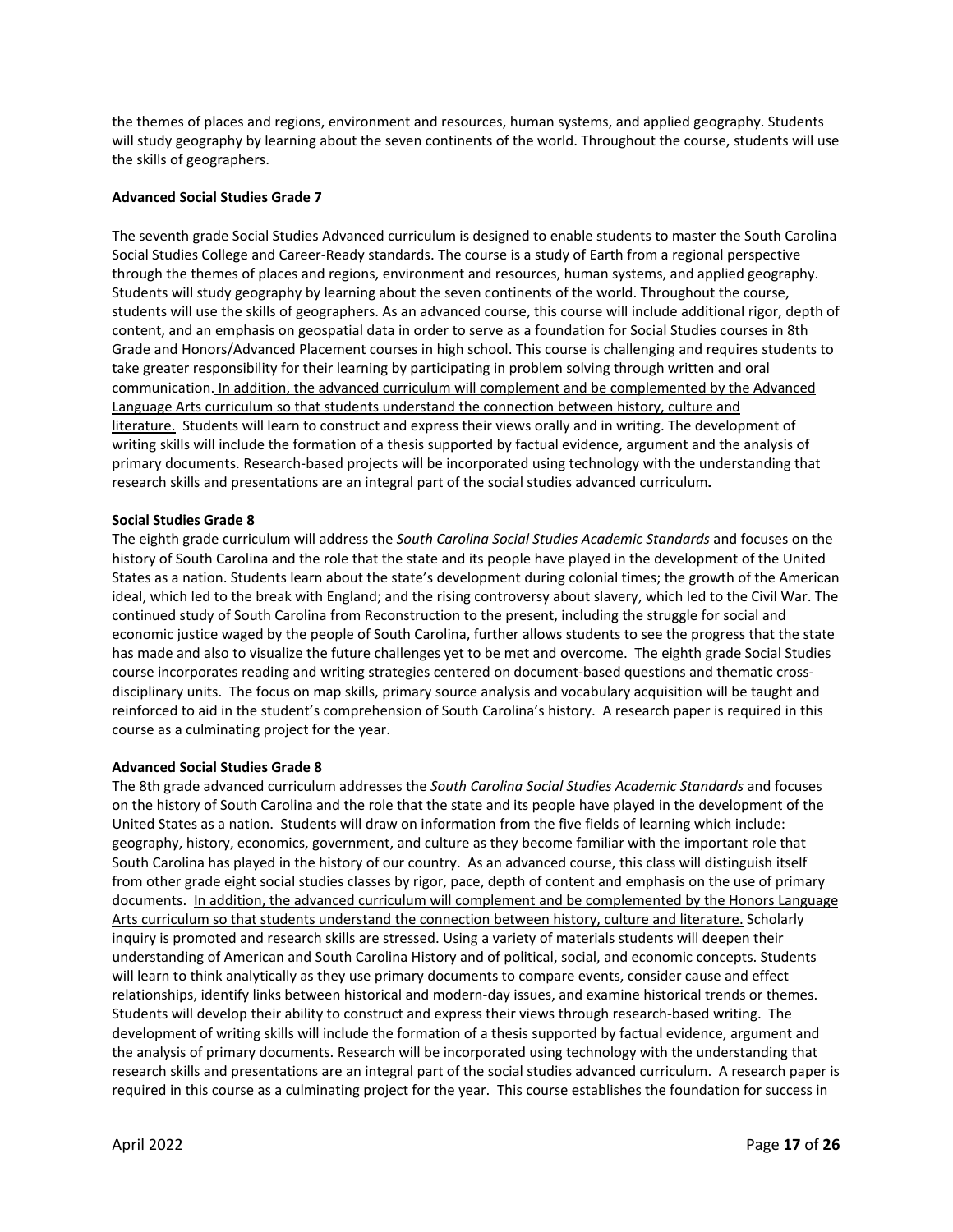the Advanced Placement courses at the high school level and requires motivated students who desire a more indepth study of history.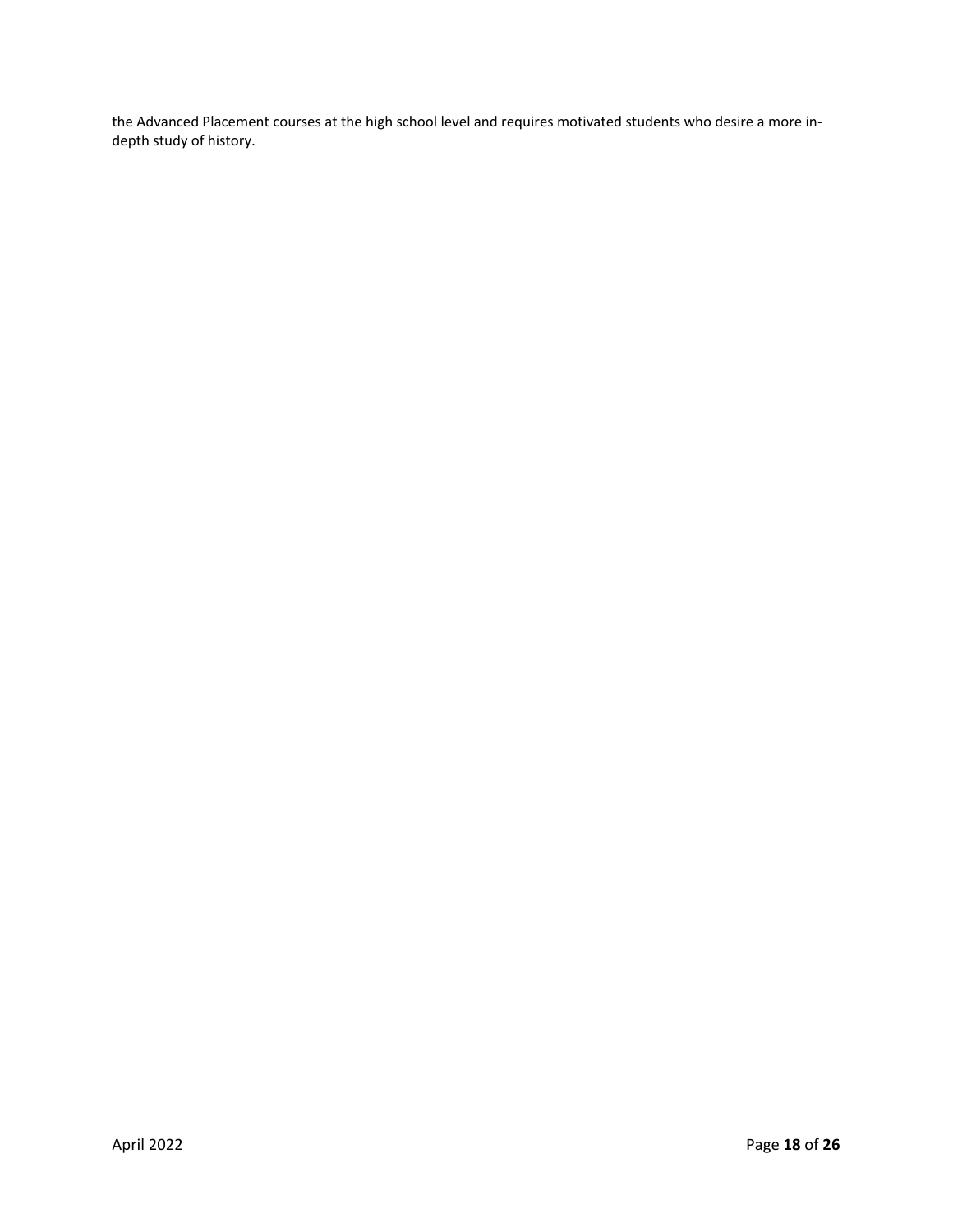## <span id="page-18-0"></span>Related Arts

|                                                                                                                                                                                                                                               | Course                                                                                                                |                    |                    |                    |              |                    |            |             |             |
|-----------------------------------------------------------------------------------------------------------------------------------------------------------------------------------------------------------------------------------------------|-----------------------------------------------------------------------------------------------------------------------|--------------------|--------------------|--------------------|--------------|--------------------|------------|-------------|-------------|
| <b>Course Name</b>                                                                                                                                                                                                                            | Number                                                                                                                | <b>BMS</b>         | <b>BLMS</b>        | <b>HEMMS</b>       | <b>HHIMS</b> | <b>LIMS</b>        | <b>RRA</b> | <b>RSIA</b> | <b>WBMS</b> |
| Health/PhyEd 6th                                                                                                                                                                                                                              | 14990600                                                                                                              | $\pmb{\mathsf{X}}$ | X                  | $\pmb{\mathsf{X}}$ | X            | $\pmb{\mathsf{X}}$ | X          | X           | X           |
| The physical education program addresses the South Carolina Academic Standards for Physical Education and                                                                                                                                     |                                                                                                                       |                    |                    |                    |              |                    |            |             |             |
|                                                                                                                                                                                                                                               | consists of numerous activities that expose the student to a variety of individual and team sports, as well as health |                    |                    |                    |              |                    |            |             |             |
| and physical fitness related concepts. The program provides experiences, which enhance the development of                                                                                                                                     |                                                                                                                       |                    |                    |                    |              |                    |            |             |             |
| student responsibility, leadership, competencies, cooperation and self-direction. The overall goal of the program is                                                                                                                          |                                                                                                                       |                    |                    |                    |              |                    |            |             |             |
| to refine basic, physical movement and sport skills and to develop a positive attitude toward health-related physical                                                                                                                         |                                                                                                                       |                    |                    |                    |              |                    |            |             |             |
| fitness. Students will be exposed to lifetime activities, team sports, and individual sports. Emphasis will be placed                                                                                                                         |                                                                                                                       |                    |                    |                    |              |                    |            |             |             |
| on the Fitnessgram as each student will be tested on cardiovascular fitness, muscular strength and flexibility, and                                                                                                                           |                                                                                                                       |                    |                    |                    |              |                    |            |             |             |
| body composition. During this testing, students will develop attitudes and skills needed to form and maintain                                                                                                                                 |                                                                                                                       |                    |                    |                    |              |                    |            |             |             |
| healthy lifestyles. All students will have a Health Unit as part of their PE requirement for 6 weeks. The following                                                                                                                           |                                                                                                                       |                    |                    |                    |              |                    |            |             |             |
| areas will be covered in: 6th grade: Drinking and Driving: The Dangers of Alcohol; Importance of Good Nutrition/                                                                                                                              |                                                                                                                       |                    |                    |                    |              |                    |            |             |             |
| Health; Sex Education Unit                                                                                                                                                                                                                    |                                                                                                                       |                    |                    |                    |              |                    |            |             |             |
| Health/PhyEd 7th                                                                                                                                                                                                                              | 24600700                                                                                                              | $\mathsf{X}$       | $\pmb{\mathsf{X}}$ | $\mathsf{X}$       | Χ            | $\mathsf{X}$       | Χ          | X           | Χ           |
| The physical education program addresses the South Carolina Academic Standards for Physical Education and                                                                                                                                     |                                                                                                                       |                    |                    |                    |              |                    |            |             |             |
| consists of numerous activities that expose the student to a variety of individual and team sports, as well as health                                                                                                                         |                                                                                                                       |                    |                    |                    |              |                    |            |             |             |
| and physical fitness related concepts. The program provides experiences, which enhance the development of                                                                                                                                     |                                                                                                                       |                    |                    |                    |              |                    |            |             |             |
| student responsibility, leadership, competencies, cooperation and self-direction. The overall goal of the program is<br>to refine basic, physical movement and sport skills and to develop a positive attitude toward health-related physical |                                                                                                                       |                    |                    |                    |              |                    |            |             |             |
| fitness. Students will be exposed to lifetime activities, team sports, and individual sports. Emphasis will be placed                                                                                                                         |                                                                                                                       |                    |                    |                    |              |                    |            |             |             |
| on the Fitnessgram as each student will be tested on cardiovascular fitness, muscular strength and flexibility, and                                                                                                                           |                                                                                                                       |                    |                    |                    |              |                    |            |             |             |
|                                                                                                                                                                                                                                               |                                                                                                                       |                    |                    |                    |              |                    |            |             |             |
| body composition. During this testing, students will develop attitudes and skills needed to form and maintain<br>healthy lifestyles. All students will have a Health Unit as part of their PE requirement for 6 weeks. The following          |                                                                                                                       |                    |                    |                    |              |                    |            |             |             |
|                                                                                                                                                                                                                                               | areas will be covered in: 7th grade: Smoking/smokeless tobacco, Drug abuse, Sex Education STD's                       |                    |                    |                    |              |                    |            |             |             |
| Health/PhyEd 8th                                                                                                                                                                                                                              | 24600800                                                                                                              | $\mathsf{X}$       | X                  | $\mathsf{X}$       | Χ            | X                  | X          | X           | Χ           |
| The physical education program addresses the South Carolina Academic Standards for Physical Education and                                                                                                                                     |                                                                                                                       |                    |                    |                    |              |                    |            |             |             |
| consists of numerous activities that expose the student to a variety of individual and team sports, as well as health                                                                                                                         |                                                                                                                       |                    |                    |                    |              |                    |            |             |             |
| and physical fitness related concepts. The program provides experiences, which enhance the development of                                                                                                                                     |                                                                                                                       |                    |                    |                    |              |                    |            |             |             |
| student responsibility, leadership, competencies, cooperation and self-direction. The overall goal of the program is                                                                                                                          |                                                                                                                       |                    |                    |                    |              |                    |            |             |             |
| to refine basic, physical movement and sport skills and to develop a positive attitude toward health-related physical                                                                                                                         |                                                                                                                       |                    |                    |                    |              |                    |            |             |             |
| fitness. Students will be exposed to lifetime activities, team sports, and individual sports. Emphasis will be placed                                                                                                                         |                                                                                                                       |                    |                    |                    |              |                    |            |             |             |
| on the Fitnessgram as each student will be tested on cardiovascular fitness, muscular strength and flexibility, and                                                                                                                           |                                                                                                                       |                    |                    |                    |              |                    |            |             |             |
| body composition. During this testing, students will develop attitudes and skills needed to form and maintain                                                                                                                                 |                                                                                                                       |                    |                    |                    |              |                    |            |             |             |
| healthy lifestyles. All students will have a Health Unit as part of their PE requirement for 6 weeks. The following                                                                                                                           |                                                                                                                       |                    |                    |                    |              |                    |            |             |             |
| areas will be covered in: 8th grade: Infectious/Non-Infectious Diseases, Birth Defects, Sex Education HIV/AIDS                                                                                                                                |                                                                                                                       |                    |                    |                    |              |                    |            |             |             |
| <b>Career &amp; Technical</b>                                                                                                                                                                                                                 |                                                                                                                       |                    |                    |                    |              |                    |            |             |             |
| <b>Education Exploratory</b>                                                                                                                                                                                                                  |                                                                                                                       |                    |                    |                    |              |                    |            |             |             |
| <b>Courses</b>                                                                                                                                                                                                                                |                                                                                                                       | <b>BMS</b>         | <b>BLMS</b>        | <b>HEMMS</b>       | <b>HHIMS</b> | <b>LIMS</b>        | <b>RRA</b> | <b>RSIA</b> | <b>WBMS</b> |
| Middle school is a time of exploration, a time when students are figuring out what they're                                                                                                                                                    |                                                                                                                       |                    |                    |                    |              |                    |            |             |             |
| passionate about today and how that relates to who they'll become tomorrow. Our middle                                                                                                                                                        |                                                                                                                       |                    |                    |                    |              |                    |            |             |             |
| schools can offer exploratory courses through Career & Technical Education with a focus on                                                                                                                                                    |                                                                                                                       |                    |                    |                    |              |                    |            |             |             |
| Science, Technology, Engineering, and Mathematics (STEM) and Digital Literacy.                                                                                                                                                                |                                                                                                                       |                    |                    |                    |              |                    |            |             |             |
| <b>Digital Literacy</b>                                                                                                                                                                                                                       |                                                                                                                       |                    |                    |                    | х            | X                  |            |             | X           |
| Digital Literacy: This course is designed to equip students with many of the needed computer skills to excel in a                                                                                                                             |                                                                                                                       |                    |                    |                    |              |                    |            |             |             |
| digital world. Students will be exposed to a broad range of computer technology from basic hardware/software to                                                                                                                               |                                                                                                                       |                    |                    |                    |              |                    |            |             |             |
| applications and the internet.                                                                                                                                                                                                                |                                                                                                                       |                    |                    |                    |              |                    |            |             |             |
|                                                                                                                                                                                                                                               |                                                                                                                       |                    |                    |                    |              |                    |            |             |             |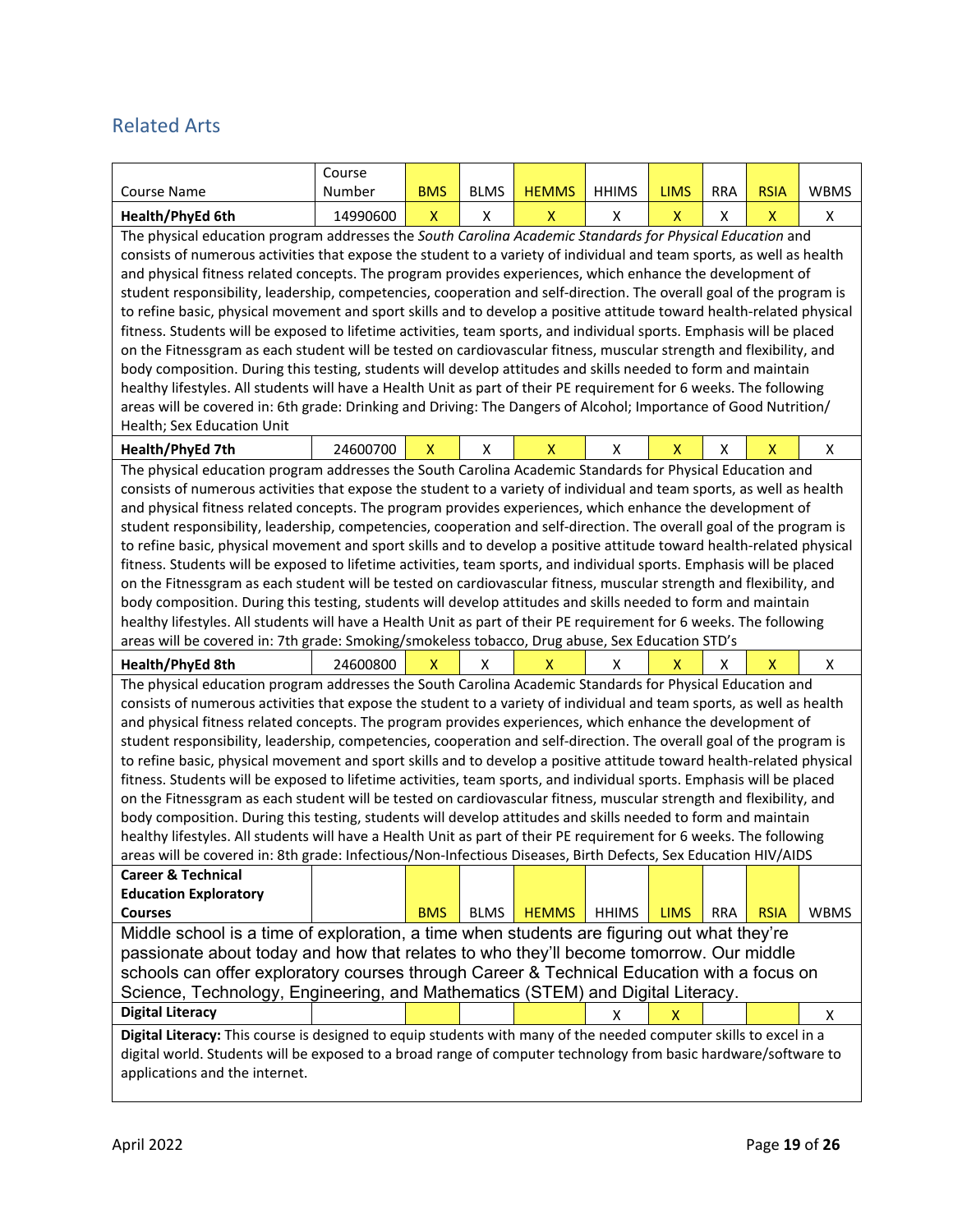|                                                                                                                                                                                                         | Course   |              |             |              |              |              |            |             |             |
|---------------------------------------------------------------------------------------------------------------------------------------------------------------------------------------------------------|----------|--------------|-------------|--------------|--------------|--------------|------------|-------------|-------------|
| <b>Course Name</b>                                                                                                                                                                                      | Number   | <b>BMS</b>   | <b>BLMS</b> | <b>HEMMS</b> | <b>HHIMS</b> | <b>LIMS</b>  | <b>RRA</b> | <b>RSIA</b> | <b>WBMS</b> |
| <b>Google Basics</b>                                                                                                                                                                                    |          |              |             |              | X            |              |            |             | x           |
| This course is designed to introduce the student to basic Google tools and applications through the completion of                                                                                       |          |              |             |              |              |              |            |             |             |
| real-world student-centered activities.                                                                                                                                                                 |          |              |             |              |              |              |            |             |             |
|                                                                                                                                                                                                         |          |              |             |              |              |              |            |             |             |
| Students in our CTE STEM courses utilize a nationally recognized curriculum called Project Lead the Way (PLTW)                                                                                          |          |              |             |              |              |              |            |             |             |
| GATEWAY. Through the PLTW/Gateway middle school courses, teachers empower students to lead their own                                                                                                    |          |              |             |              |              |              |            |             |             |
| discovery. The hands-on program boosts classroom engagement, drives collaboration, and inspires problem-                                                                                                |          |              |             |              |              |              |            |             |             |
| solving. As students engage in PLTW/Gateway's activities related to computer science, engineering, and/or medical                                                                                       |          |              |             |              |              |              |            |             |             |
| science, they see a range of paths and possibilities they can look forward to in high school and beyond.                                                                                                |          |              |             |              |              |              |            |             |             |
| <b>GTT - Design &amp; Modeling</b>                                                                                                                                                                      | 2841DM00 | $\mathsf{x}$ | X           |              | x            | x            | x          |             |             |
| Students apply the design process to solve problems and understand and the influence of creativity and innovation                                                                                       |          |              |             |              |              |              |            |             |             |
| in their lives. They work in teams to design a playground and furniture, capturing research and ideas in their                                                                                          |          |              |             |              |              |              |            |             |             |
| engineering notebooks. Using Autodesk design software, students create a virtual image of their designs and                                                                                             |          |              |             |              |              |              |            |             |             |
| produce a portfolio to showcase their innovative solutions.                                                                                                                                             |          |              |             |              |              |              |            |             |             |
| <b>GTT - Automation &amp;</b>                                                                                                                                                                           |          |              |             |              |              |              |            |             |             |
| <b>Robotics</b>                                                                                                                                                                                         | 2841AR00 |              | x           |              |              | x            | x          |             |             |
| Students trace the history, development, and influence of automation and robotics as they learn about mechanical                                                                                        |          |              |             |              |              |              |            |             |             |
| systems, energy transfer, machine automation, and computer control systems. Students use the VEX Robotics®                                                                                              |          |              |             |              |              |              |            |             |             |
| platform to design, build, and program real-world objects such as traffic lights, toll booths, and robotic arms.                                                                                        |          |              |             |              |              |              |            |             |             |
| <b>GTT - Flight &amp; Space</b>                                                                                                                                                                         | 2841FS00 |              | x           | X            |              | x            | x          |             |             |
| The exciting world of aerospace comes alive through Flight and Space. Students explore the science behind                                                                                               |          |              |             |              |              |              |            |             |             |
| aeronautics and use their knowledge to design, build, and test an airfoil. Custom-built simulation software allows                                                                                      |          |              |             |              |              |              |            |             |             |
| students to experience space travel.                                                                                                                                                                    |          |              |             |              |              |              |            |             |             |
| <b>GTT - Green Architecture</b>                                                                                                                                                                         | 2841GA00 |              |             | X            |              |              |            | X           |             |
| Today's students have grown up in an age of "green" choices. In this unit, students learn how to apply this concept                                                                                     |          |              |             |              |              |              |            |             |             |
| to the fields of architecture and construction by exploring dimensioning, measuring, and architectural sustainability                                                                                   |          |              |             |              |              |              |            |             |             |
| as they design affordable housing units using Autodesk's® 3D architectural design software.                                                                                                             |          |              |             |              |              |              |            |             |             |
| <b>GTT - Medical Detectives</b>                                                                                                                                                                         | 2841MD00 | х            | x           |              |              | X            | x          | х           |             |
| Students play the role of real-life medical detectives as they analyze genetic testing results to diagnose disease and                                                                                  |          |              |             |              |              |              |            |             |             |
| study DNA evidence found at a "crime scene." They solve medical mysteries through hands-on projects and labs,                                                                                           |          |              |             |              |              |              |            |             |             |
| investigate how to measure and interpret vital signs, and learn how the systems of the human body work together                                                                                         |          |              |             |              |              |              |            |             |             |
| to maintain health.                                                                                                                                                                                     |          |              |             |              |              |              |            |             |             |
| <b>GTT - Computer Science for</b>                                                                                                                                                                       |          |              |             |              |              |              |            |             |             |
| <b>Innovators &amp; Makers</b>                                                                                                                                                                          | 2841CS00 |              |             |              |              | $\mathsf{X}$ | Χ          |             | X           |
| Students learn about programming for the physical world by blending hardware design and software development,<br>allowing students to discover computer science concepts by creating tangible projects. |          |              |             |              |              |              |            |             |             |
|                                                                                                                                                                                                         |          |              |             |              |              |              |            |             |             |
| <b>GTT - App Creators</b>                                                                                                                                                                               | 2841AC00 |              |             |              |              | Χ            |            |             |             |
| Students learn to analyze and develop solutions to authentic problems through mobile app development, and                                                                                               |          |              |             |              |              |              |            |             |             |
| convey the positive impact of the application to other disciplines and to society.                                                                                                                      |          |              |             |              |              |              |            |             |             |
|                                                                                                                                                                                                         |          |              |             |              |              |              |            |             |             |
| <b>Introduction to Career</b>                                                                                                                                                                           |          |              |             |              |              |              |            |             |             |
| <b>Clusters</b>                                                                                                                                                                                         | 2830     | X            | х           | х            | х            | x            | х          | x           | X           |
| Introduction to Career Clusters introduces students to career possibilities in the 16 national career clusters adopted                                                                                  |          |              |             |              |              |              |            |             |             |
| by the South Carolina Department of Education. Students will have an opportunity to explore job tasks and career                                                                                        |          |              |             |              |              |              |            |             |             |
| opportunities in each cluster while identifying pathways from high school to postsecondary education and the                                                                                            |          |              |             |              |              |              |            |             |             |
| workplace. They will learn skills needed for success in college and careers, supported by course content directly tied                                                                                  |          |              |             |              |              |              |            |             |             |
| to South Carolina's academic standards. This course provides exposure to various careers in order to assist in the                                                                                      |          |              |             |              |              |              |            |             |             |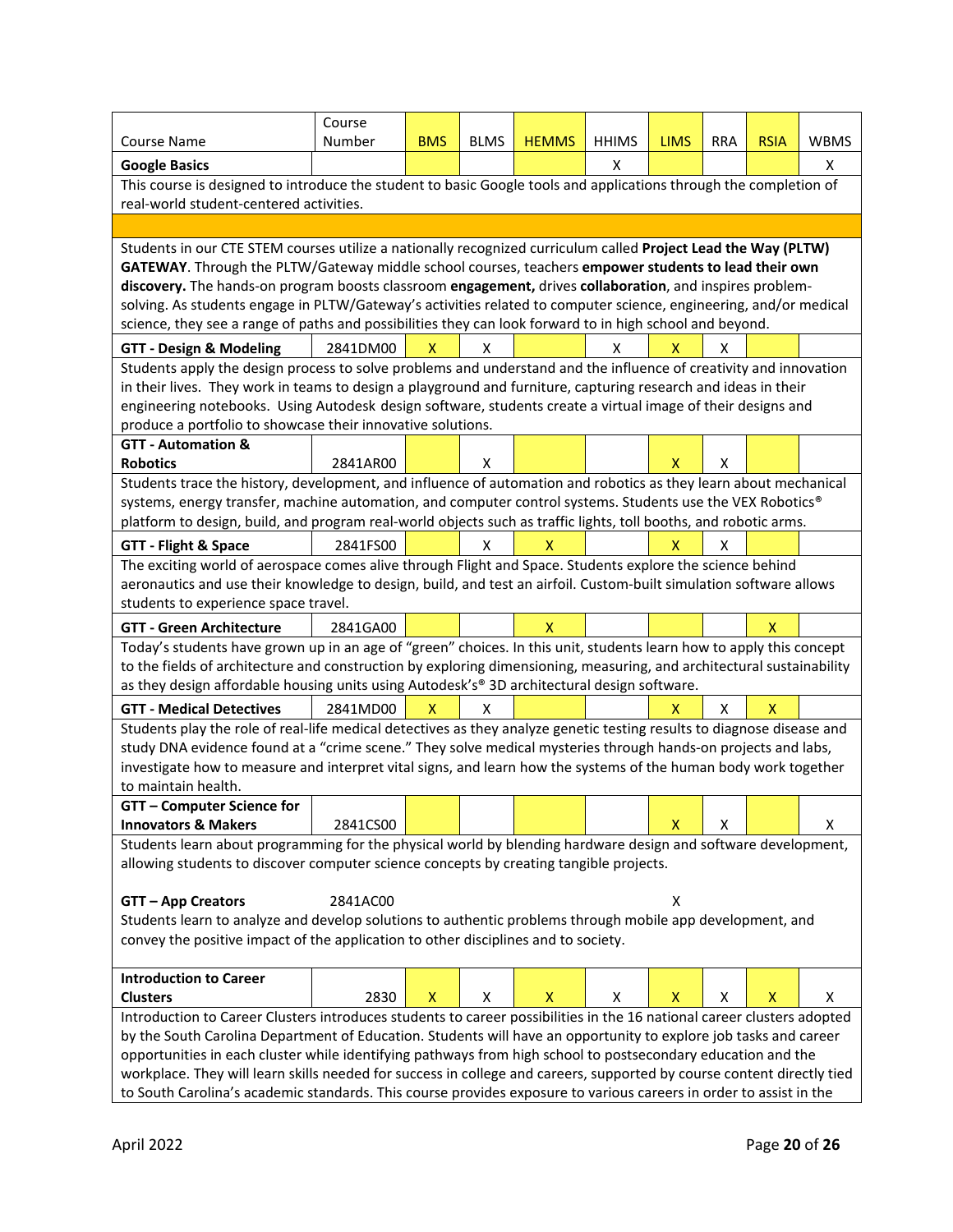| <b>Course Name</b>                                                                                                                                                                                                                     | Course<br>Number | <b>BMS</b>   | <b>BLMS</b> | <b>HEMMS</b>              | <b>HHIMS</b> | <b>LIMS</b> | <b>RRA</b> | <b>RSIA</b>                                                                                                                                                                                                                     | <b>WBMS</b> |  |  |  |  |  |
|----------------------------------------------------------------------------------------------------------------------------------------------------------------------------------------------------------------------------------------|------------------|--------------|-------------|---------------------------|--------------|-------------|------------|---------------------------------------------------------------------------------------------------------------------------------------------------------------------------------------------------------------------------------|-------------|--|--|--|--|--|
| development of an initial Individual Graduation Plan (IGP) in the 8th grade. [2830 (for 7th & 8th gr); 1830 (for 6th                                                                                                                   |                  |              |             |                           |              |             |            |                                                                                                                                                                                                                                 |             |  |  |  |  |  |
| $gr)$ ]                                                                                                                                                                                                                                |                  |              |             |                           |              |             |            |                                                                                                                                                                                                                                 |             |  |  |  |  |  |
| Effective 2015-16, CTE certified teachers who instruct this course must obtain the Career Development Facilitator                                                                                                                      |                  |              |             |                           |              |             |            |                                                                                                                                                                                                                                 |             |  |  |  |  |  |
| (CDF) add-on certification. (Contact CATE District Dept. for Details)                                                                                                                                                                  |                  |              |             |                           |              |             |            |                                                                                                                                                                                                                                 |             |  |  |  |  |  |
| <b>Math Assistance 6th</b>                                                                                                                                                                                                             | 11010600         | x            |             | x                         |              |             |            |                                                                                                                                                                                                                                 | X           |  |  |  |  |  |
| <b>Math Assistance 7th</b>                                                                                                                                                                                                             | 21010700         | X            |             | X                         |              |             |            | X                                                                                                                                                                                                                               | X           |  |  |  |  |  |
| <b>Math Assistance 8th</b>                                                                                                                                                                                                             | 21010800         | X            |             | $\boldsymbol{\mathsf{X}}$ |              |             |            | $\mathsf{x}$                                                                                                                                                                                                                    | X           |  |  |  |  |  |
| Math Assistance 6-8: Addresses problem solving, reasoning, communication and connections between basic math                                                                                                                            |                  |              |             |                           |              |             |            |                                                                                                                                                                                                                                 |             |  |  |  |  |  |
| functions and real-world applications.                                                                                                                                                                                                 |                  |              |             |                           |              |             |            |                                                                                                                                                                                                                                 |             |  |  |  |  |  |
| <b>Reading Assistance 6th</b>                                                                                                                                                                                                          | 10240600         | X            |             | X                         |              |             |            |                                                                                                                                                                                                                                 | х           |  |  |  |  |  |
| <b>Reading Assistance 7th</b>                                                                                                                                                                                                          | 20240700         |              |             | X                         |              |             |            |                                                                                                                                                                                                                                 |             |  |  |  |  |  |
|                                                                                                                                                                                                                                        |                  |              |             | $\boldsymbol{\mathsf{X}}$ |              |             |            |                                                                                                                                                                                                                                 |             |  |  |  |  |  |
| <b>Reading Assistance 8th</b><br>Reading Assistance 6-8: Addresses basic reading skills for students through instruction incorporating technology                                                                                      | 20240800         |              |             |                           |              |             |            |                                                                                                                                                                                                                                 |             |  |  |  |  |  |
| and student data to improve reading performance.                                                                                                                                                                                       |                  |              |             |                           |              |             |            |                                                                                                                                                                                                                                 |             |  |  |  |  |  |
| <b>Student Support Reading</b>                                                                                                                                                                                                         |                  |              |             |                           |              |             |            |                                                                                                                                                                                                                                 |             |  |  |  |  |  |
| 6th (Read 180)                                                                                                                                                                                                                         | 10260600         |              | X           |                           |              |             |            | X                                                                                                                                                                                                                               |             |  |  |  |  |  |
| <b>Student Support Reading</b>                                                                                                                                                                                                         |                  |              |             |                           |              |             |            |                                                                                                                                                                                                                                 |             |  |  |  |  |  |
| 7th (Read 180)                                                                                                                                                                                                                         | 20260700         | X            | Х           |                           | x            |             |            | X                                                                                                                                                                                                                               | X           |  |  |  |  |  |
| <b>Student Support Reading</b>                                                                                                                                                                                                         |                  |              |             |                           |              |             |            |                                                                                                                                                                                                                                 |             |  |  |  |  |  |
| 8th (Read 180)                                                                                                                                                                                                                         | 20260800         | $\mathsf{x}$ | X           | X                         | X            |             |            | X                                                                                                                                                                                                                               | X           |  |  |  |  |  |
| Student Support Reading 6-8: Read 180 is an intensive reading program that is customized for each student and is                                                                                                                       |                  |              |             |                           |              |             |            |                                                                                                                                                                                                                                 |             |  |  |  |  |  |
| constantly challenging the individual to the next level of proficiency. Read 180 surrounds and supports the student                                                                                                                    |                  |              |             |                           |              |             |            |                                                                                                                                                                                                                                 |             |  |  |  |  |  |
| with guided whole-group instruction, instructor-led small group, independent reading and software interface. Read                                                                                                                      |                  |              |             |                           |              |             |            |                                                                                                                                                                                                                                 |             |  |  |  |  |  |
| 180 will help your student recognize and spell words correctly, read with fluency, and comprehend various text.                                                                                                                        |                  |              |             |                           |              |             |            |                                                                                                                                                                                                                                 |             |  |  |  |  |  |
| The Read 180 text is expertly selected for high interest content and ranges from fiction to non-fiction. The goal of<br>the program is for your student to read grade level material independently, with confidence and fluency in all |                  |              |             |                           |              |             |            |                                                                                                                                                                                                                                 |             |  |  |  |  |  |
| subjects.                                                                                                                                                                                                                              |                  |              |             |                           |              |             |            |                                                                                                                                                                                                                                 |             |  |  |  |  |  |
| <b>Chinese Language</b>                                                                                                                                                                                                                |                  |              |             |                           |              |             |            |                                                                                                                                                                                                                                 |             |  |  |  |  |  |
| Exploratory 6 <sup>th</sup> grade                                                                                                                                                                                                      | 16700600         |              |             |                           | x            |             |            | X                                                                                                                                                                                                                               |             |  |  |  |  |  |
|                                                                                                                                                                                                                                        |                  |              |             |                           |              |             |            |                                                                                                                                                                                                                                 |             |  |  |  |  |  |
|                                                                                                                                                                                                                                        |                  |              |             |                           |              |             |            | Students will study Chinese for a full semester. They will begin their study of Chinese by learning basic<br>conversational vocabulary, be introduced to basic Chinese characters and will also learn about Chinese culture and |             |  |  |  |  |  |
| geography.                                                                                                                                                                                                                             |                  |              |             |                           |              |             |            |                                                                                                                                                                                                                                 |             |  |  |  |  |  |
|                                                                                                                                                                                                                                        |                  |              |             |                           |              |             |            |                                                                                                                                                                                                                                 |             |  |  |  |  |  |
| Chinese 7 <sup>th</sup> grade                                                                                                                                                                                                          | 26700700         |              |             |                           | x            |             |            | х                                                                                                                                                                                                                               |             |  |  |  |  |  |
| 1 or 2 semesters. This semester course is for students who want to expand and build on the Chinese vocabulary                                                                                                                          |                  |              |             |                           |              |             |            |                                                                                                                                                                                                                                 |             |  |  |  |  |  |
| and language that they have previously studied. Seventh grade students will begin to study some basic sentence                                                                                                                         |                  |              |             |                           |              |             |            |                                                                                                                                                                                                                                 |             |  |  |  |  |  |
| stems and expand on their basic vocabulary. They will also begin to use vocabulary in questions and sentences                                                                                                                          |                  |              |             |                           |              |             |            |                                                                                                                                                                                                                                 |             |  |  |  |  |  |
| about their family, friends and themselves. Everyday activities and related vocabulary will be emphasized.                                                                                                                             |                  |              |             |                           |              |             |            |                                                                                                                                                                                                                                 |             |  |  |  |  |  |
| Students will also learn about the geography of China and the daily lives of the Chinese people. Students will be                                                                                                                      |                  |              |             |                           |              |             |            |                                                                                                                                                                                                                                 |             |  |  |  |  |  |
| introduced to some character writing and letter/word recognition; however, the skills of speaking and listening are                                                                                                                    |                  |              |             |                           |              |             |            |                                                                                                                                                                                                                                 |             |  |  |  |  |  |
| stressed.                                                                                                                                                                                                                              |                  |              |             |                           |              |             |            |                                                                                                                                                                                                                                 |             |  |  |  |  |  |
| Chinese 8 <sup>th</sup> grade                                                                                                                                                                                                          | 2700800          |              |             |                           | x            |             |            | X                                                                                                                                                                                                                               |             |  |  |  |  |  |
| 1 or 2 semesters. Students will continue their studies of the Chinese language and culture. They will learn how to                                                                                                                     |                  |              |             |                           |              |             |            |                                                                                                                                                                                                                                 |             |  |  |  |  |  |
| communicate in basic sentences about school life, pastimes and hobbies in the target language. They will also learn                                                                                                                    |                  |              |             |                           |              |             |            |                                                                                                                                                                                                                                 |             |  |  |  |  |  |
| how to describe people and places in the Chinese culture. The geography and daily life in China will continue to be                                                                                                                    |                  |              |             |                           |              |             |            |                                                                                                                                                                                                                                 |             |  |  |  |  |  |
| explored. Skills focusing on speaking and listening with some reading and writing are stressed.                                                                                                                                        |                  |              |             |                           |              |             |            |                                                                                                                                                                                                                                 |             |  |  |  |  |  |
| Chinese I (1 credit)<br>This two-semester course introduces students to effective strategies for basic Chinese language learning and                                                                                                   | 461100CW         |              |             |                           | x            |             |            | X                                                                                                                                                                                                                               |             |  |  |  |  |  |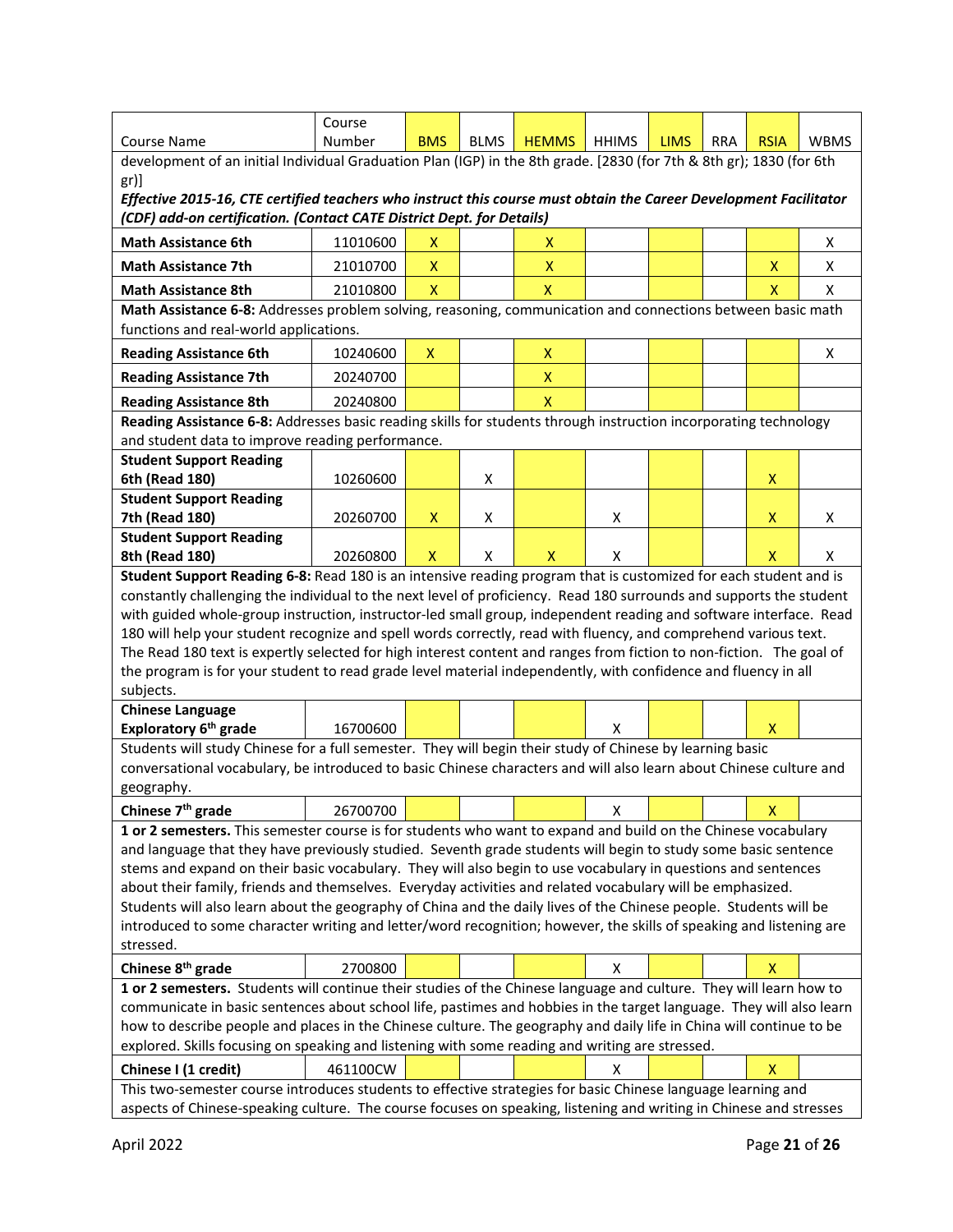| <b>Course Name</b>                                                                                                      | Course<br>Number | <b>BMS</b>   | <b>BLMS</b> | <b>HEMMS</b> | <b>HHIMS</b> | <b>LIMS</b>  | <b>RRA</b> | <b>RSIA</b> | <b>WBMS</b> |
|-------------------------------------------------------------------------------------------------------------------------|------------------|--------------|-------------|--------------|--------------|--------------|------------|-------------|-------------|
| forms of address, greetings, and brief and guided conversation. Focus will be placed on development of reading          |                  |              |             |              |              |              |            |             |             |
| comprehension skills, such as recognizing letters, sounds, familiar words and oral directions. Students will write      |                  |              |             |              |              |              |            |             |             |
| sentences and descriptions using characters and expand their recognition of words through stroke order and stroke       |                  |              |             |              |              |              |            |             |             |
| count of the written Chinese language. Students will examine the practices, products and perspectives of the            |                  |              |             |              |              |              |            |             |             |
| Chinese-speaking culture and recognize basic practices and routines existent in daily life. High school credit is       |                  |              |             |              |              |              |            |             |             |
| awarded. Course grade will be included in both high school grade-point-ratio and class rank                             |                  |              |             |              |              |              |            |             |             |
| Spanish 6 <sup>th</sup> Exploratory                                                                                     | 16500600         | X            | x           | X            | х            | х            | x          |             | Χ           |
| Students will study Spanish for one quarter or a semester. They will begin their studies of the Spanish language        |                  |              |             |              |              |              |            |             |             |
| learning basic conversational vocabulary. They will also learn about the cultures of Spanish speaking countries.        |                  |              |             |              |              |              |            |             |             |
| <b>Spanish Advanced 6th</b>                                                                                             | 16500601         |              |             |              |              |              |            |             |             |
| Students will study Spanish for one or two semesters. They will continue study of the Spanish language with             |                  |              |             |              |              |              |            |             |             |
| emphasis on basic conversational vocabulary and culture (students in this class must have studied Spanish on a          |                  |              |             |              |              |              |            |             |             |
| daily basis in elementary school for 3+ years).                                                                         |                  |              |             |              |              |              |            |             |             |
| Spanish 7 <sup>th</sup> Exploratory                                                                                     | 26500700         | X            | X           | X            | X            | Χ            | X          |             | X           |
| Seventh grade students will study Spanish for one or two semesters. Students will learn to speak about themselves       |                  |              |             |              |              |              |            |             |             |
| and their friends. They will also learn how to talk about the weather, tell time and order food in a café. They will    |                  |              |             |              |              |              |            |             |             |
| continue their studies about the cultures of Spanish speaking countries. The skills of speaking, listening, reading and |                  |              |             |              |              |              |            |             |             |
| writing are stressed.                                                                                                   |                  |              |             |              |              |              |            |             |             |
|                                                                                                                         |                  |              |             |              |              |              |            |             |             |
| Spanish 8 <sup>th</sup> Exploratory                                                                                     | 26500800         |              | X           |              | X            | $\mathsf{x}$ | X          |             | X           |
| Students will continue their studies of the Spanish language and cultures, for one or two semesters. They will learn    |                  |              |             |              |              |              |            |             |             |
| to communicate about school life, past times and hobbies in target language. They will learn how to describe            |                  |              |             |              |              |              |            |             |             |
| people and places, and make plans. They will continue exploring the contributions of the different Spanish speaking     |                  |              |             |              |              |              |            |             |             |
| cultures. Speaking, reading, writing and listening skills will be expanded.                                             |                  |              |             |              |              |              |            |             |             |
|                                                                                                                         |                  |              |             |              |              |              |            |             |             |
| Spanish 1 (1 credit)                                                                                                    | 365100CW         | $\mathsf{x}$ | X           | X            | X            | <b>X</b>     | X          | X           | X           |
| 1 High School Unit of Credit. Introduction to the language and culture of the French speaking world. It stresses the    |                  |              |             |              |              |              |            |             |             |
| development of a working vocabulary and mastery of basic sentence structure and grammatical patterns. High              |                  |              |             |              |              |              |            |             |             |
| school credit is awarded. Course grade will be included in both high school grade-point-ratio and class rank            |                  |              |             |              |              |              |            |             |             |
| Spanish 1 Lab                                                                                                           | 36510800         |              |             |              |              | х            |            |             |             |
| Accompanying lab to coincide with Spanish 1. Incorporates adaptive technology to facilitate the practice of skills      |                  |              |             |              |              |              |            |             |             |
| learned in Spanish 1.                                                                                                   |                  |              |             |              |              |              |            |             |             |
| French 6th                                                                                                              | 16100600         |              |             |              | X            |              |            |             |             |
| Students will study French for one semester. They will begin their studies of the French language learning basic        |                  |              |             |              |              |              |            |             |             |
| conversational vocabulary. They will also learn about the cultures of Francophone countries.                            |                  |              |             |              |              |              |            |             |             |
| French 7th                                                                                                              | 26100700         |              |             |              | x            |              |            |             |             |
| Seventh grade students will study French for one semester. Students will learn to speak about themselves and their      |                  |              |             |              |              |              |            |             |             |
| friends. They will also learn how to talk about the weather, tell time and order food in a café. They will continue     |                  |              |             |              |              |              |            |             |             |
| their studies about the cultures of France, Canada (Québec) and other francophone countries. The skills of              |                  |              |             |              |              |              |            |             |             |
| speaking, listening, reading and writing are stressed. Students will have the opportunity to use the program Rosetta    |                  |              |             |              |              |              |            |             |             |
| Stone to enhance their studies.                                                                                         |                  |              |             |              |              |              |            |             |             |
| French 8th                                                                                                              | 26100800         |              |             |              | X            |              |            |             |             |
| Students will continue their studies of the French language and of Francophone cultures. They will learn to             |                  |              |             |              |              |              |            |             |             |
| communicate about school life, past times and hobbies in target language. They will learn how to describe people        |                  |              |             |              |              |              |            |             |             |
| and places, and make plans. They will continue exploring the contributions of the different francophone cultures.       |                  |              |             |              |              |              |            |             |             |
| Speaking, reading, writing and listening skills will be expanded. Students will have the opportunity to use Rosetta     |                  |              |             |              |              |              |            |             |             |
| Stone to enhance their studies.                                                                                         |                  |              |             |              |              |              |            |             |             |
|                                                                                                                         | 361100CW         |              |             |              | X            |              |            |             |             |
| French 1 (1 credit)<br>Carnegie Credit-1.0                                                                              |                  |              |             |              |              |              |            |             |             |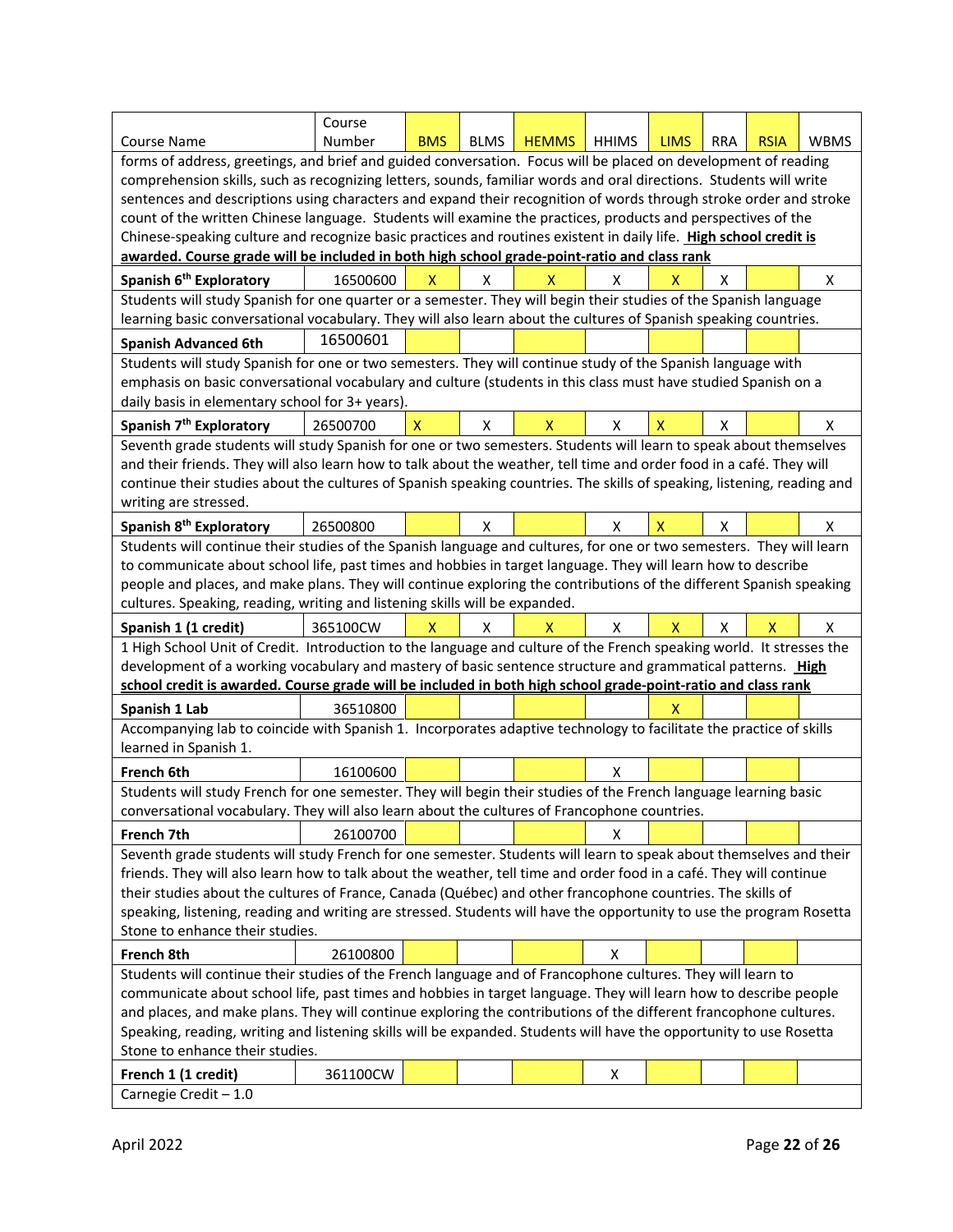| <b>Course Name</b>                                                                                                                              | Course<br>Number | <b>BMS</b>                               | <b>BLMS</b> | <b>HEMMS</b>            | <b>HHIMS</b> | <b>LIMS</b>               | RRA | <b>RSIA</b> | <b>WBMS</b> |
|-------------------------------------------------------------------------------------------------------------------------------------------------|------------------|------------------------------------------|-------------|-------------------------|--------------|---------------------------|-----|-------------|-------------|
|                                                                                                                                                 |                  |                                          |             |                         |              |                           |     |             |             |
| This course is oriented around conversational expressions and dialogues currently in use in France. This is a                                   |                  |                                          |             |                         |              |                           |     |             |             |
| rigorous year-long course, which follows the high school curriculum. Upon successful completion of the course's                                 |                  |                                          |             |                         |              |                           |     |             |             |
| requirements, including taking the End of Course Exam, students will receive a Carnegie Unit of credit and will be                              |                  |                                          |             |                         |              |                           |     |             |             |
| able to take French II at the high school. Students will study a variety of topics including learning to express likes,                         |                  |                                          |             |                         |              |                           |     |             |             |
| dislikes, learning to talk about their daily life, family, friends, home, school, food, plans and travels. They will learn                      |                  |                                          |             |                         |              |                           |     |             |             |
| to ask and give directions. Cultural knowledge is developed in depth and is an important part of the curriculum.                                |                  |                                          |             |                         |              |                           |     |             |             |
| Students will continue to learn about Francophone culture and their contributions to the world. Speaking, reading,                              |                  |                                          |             |                         |              |                           |     |             |             |
| writing and listening skills will be expanded. Students will continue to use Rosetta Stone to enhance their studies.                            |                  |                                          |             |                         |              |                           |     |             |             |
| High school credit is awarded. Course grade will be included in both high school grade-point-ratio and class rank.<br>Media Art 6 <sup>th</sup> | 15160600         | X                                        | Χ           | х                       | X            |                           | х   |             |             |
| Media Art 7 <sup>th</sup>                                                                                                                       | 25170700         | X                                        | X           | X                       | Χ            |                           | X   |             |             |
| Media Art 8 <sup>th</sup>                                                                                                                       | 25180800         | X                                        | X           | X                       | X            |                           | X   |             |             |
| Sixth, seventh and eighth grade media arts students explore a balanced range of media arts basic concepts and                                   |                  |                                          |             |                         |              |                           |     |             |             |
| processes that address the 2010 South Carolina Academic Standards for Media Arts. Students experience a variety                                 |                  |                                          |             |                         |              |                           |     |             |             |
| of new media forms, separately and in combination, including photography, video and film, web design and graphic                                |                  |                                          |             |                         |              |                           |     |             |             |
|                                                                                                                                                 |                  |                                          |             |                         |              |                           |     |             |             |
| design, commercial design, animation, sound design, and digital art. By exploring various media arts productions,                               |                  |                                          |             |                         |              |                           |     |             |             |
| tools, methods, vocabularies, and ideas, students develop increased abilities to express intended artistic                                      |                  |                                          |             |                         |              |                           |     |             |             |
| meaning. Students develop critical thinking skills in aesthetic problem solving and media analysis and                                          |                  |                                          |             |                         |              |                           |     |             |             |
| appreciation. They also develop enduring arts literacy through complex, aesthetically driven interactions with                                  |                  |                                          |             |                         |              |                           |     |             |             |
| media texts, and through these develop stronger relationships with their peers, environment, community and                                      |                  |                                          |             |                         |              |                           |     |             |             |
| technology. $6^{th}$ – 1 quarter, $7^{th}$ – 1 semester, $8^{th}$ – 1 year.                                                                     |                  |                                          |             |                         |              |                           |     |             |             |
| Art 6th                                                                                                                                         | 15010600         | x                                        | X           | X                       | x            | X                         | Χ   | Χ           | Χ           |
| Art 7th                                                                                                                                         | 25010700         | X                                        | X           | $\pmb{\mathsf{X}}$      | Χ            | X                         | X   | X           | X           |
| Art 8th                                                                                                                                         | 25010800         | $\mathsf{x}$                             | X           | $\overline{\mathsf{X}}$ | X            | $\boldsymbol{\mathsf{X}}$ | X   | X           | Χ           |
| Art 6-8: Exposure to art history and aesthetic development. Students are exposed to and involved in areas of                                    |                  |                                          |             |                         |              |                           |     |             |             |
| drawing, painting, crafts, design printmaking and art history.                                                                                  |                  |                                          |             |                         |              |                           |     |             |             |
| <b>Advanced Art 7th</b>                                                                                                                         | 25010702         |                                          | X           | X                       | х            | Χ                         |     | Χ           | X           |
| <b>Advanced Art 8th</b>                                                                                                                         | 25010802         | $\pmb{\mathsf{X}}$                       | X           | $\overline{\mathsf{X}}$ | Χ            | X                         |     | X           | X           |
| Advanced Art 7 <sup>th</sup> & 8 <sup>th</sup> : A year-long course for seventh and eighth graders. This course emphasizes on the               |                  |                                          |             |                         |              |                           |     |             |             |
| elements of art, art history, and the creative cycle. This class is structured to help students get a STRONG                                    |                  |                                          |             |                         |              |                           |     |             |             |
| foundation in art before going to high school. During this course students experiment with art techniques like:                                 |                  |                                          |             |                         |              |                           |     |             |             |
| printmaking, ceramics, creative art journaling, color theory and much more. In this class it is important for the                               |                  |                                          |             |                         |              |                           |     |             |             |
| students to have an understanding of how the creative mind works, and how to be creative in everything that you                                 |                  |                                          |             |                         |              |                           |     |             |             |
| do.                                                                                                                                             |                  |                                          |             |                         |              |                           |     |             |             |
| <b>Film and Animation</b>                                                                                                                       | 25050800         |                                          |             | $\mathsf{x}$            |              |                           |     |             |             |
| Film and Animation 8 <sup>th</sup> grade: This course introduces students to animation design through analysis, application                     |                  |                                          |             |                         |              |                           |     |             |             |
| and discussion of the space, mechanics, and the design decisions that create animated sequence. Through in-class                                |                  |                                          |             |                         |              |                           |     |             |             |
| discussion and design exercises, students explore the design process through the concepts of challenge, conflict                                |                  |                                          |             |                         |              |                           |     |             |             |
| and reward. Ultimately, students decide on a target audience and create a game designed for that audience.                                      |                  |                                          |             |                         |              |                           |     |             |             |
| Students will provide critical feedback to their peers on their own designs.                                                                    |                  |                                          |             |                         |              |                           |     |             |             |
| Drama 6th                                                                                                                                       |                  |                                          |             |                         |              |                           |     |             |             |
|                                                                                                                                                 | 15210600         | $\pmb{\mathsf{X}}$                       |             | X                       | Χ            |                           |     |             |             |
| Drama 7th<br>Drama 8th                                                                                                                          | 25210700         | $\pmb{\mathsf{X}}$<br>$\pmb{\mathsf{X}}$ |             | X<br>$\pmb{\mathsf{X}}$ | Χ<br>Χ       |                           |     |             |             |
| Drama 6-8: This class is designed to introduce students to the world of theatre and prepare students with skills that                           | 25210800         |                                          |             |                         |              |                           |     |             |             |
| will help them in the workforce, expand interpersonal and communication skills, heighten understanding of self-                                 |                  |                                          |             |                         |              |                           |     |             |             |
| concept, expand on individual and group problem solving, and compare and contrast theatre with real life                                        |                  |                                          |             |                         |              |                           |     |             |             |
| situations. Instructional goals are based on the SC Academic Standards for Visual and Performing Arts which                                     |                  |                                          |             |                         |              |                           |     |             |             |
|                                                                                                                                                 |                  |                                          |             |                         |              |                           |     |             |             |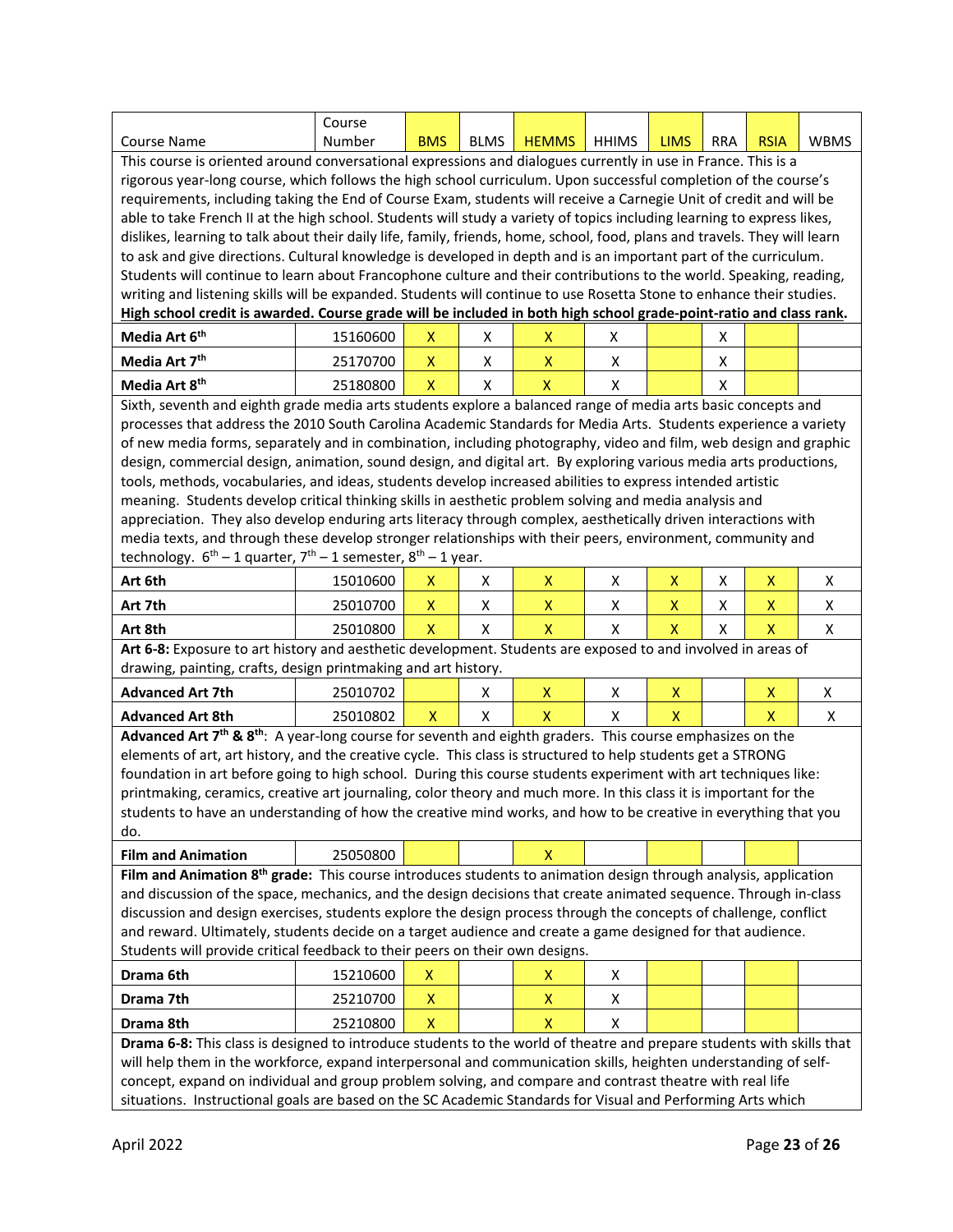|                                                                                                                                                                                | Course   |                           |             |                           |              |                    |            |             |             |
|--------------------------------------------------------------------------------------------------------------------------------------------------------------------------------|----------|---------------------------|-------------|---------------------------|--------------|--------------------|------------|-------------|-------------|
| <b>Course Name</b>                                                                                                                                                             | Number   | <b>BMS</b>                | <b>BLMS</b> | <b>HEMMS</b>              | <b>HHIMS</b> | <b>LIMS</b>        | <b>RRA</b> | <b>RSIA</b> | <b>WBMS</b> |
| include script writing, acting, designing, directing, researching, connecting, valuing and responding, and relating to                                                         |          |                           |             |                           |              |                    |            |             |             |
| history and culture. Activities include the study of reader's theatre, oral interpretation, improvisation, and the                                                             |          |                           |             |                           |              |                    |            |             |             |
| technical and performance elements of theatre, culminating in the performance of a musical theatre production.                                                                 |          |                           |             |                           |              |                    |            |             |             |
| Dance 6th                                                                                                                                                                      | 15250600 | X                         |             | х                         |              | x                  |            |             |             |
| Dance 7th                                                                                                                                                                      | 25250700 | $\boldsymbol{\mathsf{X}}$ |             | $\boldsymbol{\mathsf{x}}$ |              | X                  |            |             |             |
| Dance 8th                                                                                                                                                                      | 25250800 | $\mathsf{x}$              |             | X.                        |              | $\mathsf{x}$       |            |             |             |
| Dance 5-8: Modern and creative dance. Emphasizes proper technique and instruction in history and origin of dance                                                               |          |                           |             |                           |              |                    |            |             |             |
| forms. Performances may be required.                                                                                                                                           |          |                           |             |                           |              |                    |            |             |             |
| <b>Chorus 6th</b>                                                                                                                                                              | 15410600 | X                         | X           | Χ                         | X            | X                  |            | X           | X           |
| <b>Chorus 7th</b>                                                                                                                                                              | 25410700 | X                         | X           | X                         | X            | X                  |            | X           | X           |
| <b>Chorus 8th</b>                                                                                                                                                              | 25410800 | X                         | X           | $\mathsf{X}$              | X            | X                  |            | x           | X           |
| Chorus 6-8: This is a performance class - we rehearse choral arrangements in class with the goal of performing.                                                                |          |                           |             |                           |              |                    |            |             |             |
| Students perform two concerts a year; winter (holiday) and spring. Chorus students also perform at a variety of                                                                |          |                           |             |                           |              |                    |            |             |             |
| venues, which in the past have included a Disney World or Universal Studios Choral competition, the Arts Center of                                                             |          |                           |             |                           |              |                    |            |             |             |
| Coastal Carolina, and the Hilton Head Public Library. Students will also learn to sight-sing, read music notation, and                                                         |          |                           |             |                           |              |                    |            |             |             |
| become familiar with terminology.                                                                                                                                              |          |                           |             |                           |              |                    |            |             |             |
| <b>General Music 6th</b>                                                                                                                                                       | 15610600 | X                         |             | Χ                         |              | X                  | X          | X           |             |
| <b>General Music 7th</b>                                                                                                                                                       | 25610700 | X                         |             | $\pmb{\mathsf{X}}$        |              |                    | X          | X           | X           |
| <b>General Music 8th</b>                                                                                                                                                       | 25610800 | $\mathsf{X}$              |             | $\mathsf{x}$              |              |                    | X          | x           |             |
|                                                                                                                                                                                |          |                           |             |                           |              |                    |            |             |             |
| General Music 6-8: Basic music skills and performance. Students will be introduced to note spelling, rhythmic<br>notation and solfege syllables. Performances may be required. |          |                           |             |                           |              |                    |            |             |             |
| <b>Instrument Music Strings</b>                                                                                                                                                |          |                           |             |                           |              |                    |            |             |             |
| 6th                                                                                                                                                                            | 15510600 | X                         | X           | x                         | X            | X                  |            | X           |             |
| <b>Instrument Music Strings</b>                                                                                                                                                |          |                           |             |                           |              |                    |            |             |             |
| 7th                                                                                                                                                                            | 25510700 | X                         | X           | x                         | X            | X                  |            | X           |             |
| <b>Instrument Music Strings</b>                                                                                                                                                |          |                           |             |                           |              |                    |            |             |             |
| 8th                                                                                                                                                                            | 25510800 | $\mathsf{x}$              | X           | $\mathsf{x}$              | X            | X                  |            | X           |             |
| Instrumental Music Strings 6-8: Beginning instruction in violin, viola, cello and bass.                                                                                        |          |                           |             |                           |              |                    |            |             |             |
| <b>Instrumental Music Band</b>                                                                                                                                                 |          |                           |             |                           |              |                    |            |             |             |
| 6th                                                                                                                                                                            | 15310600 | x                         | X           | x                         | X            | X                  | X          | X           | x           |
| <b>Instrumental Music Band</b>                                                                                                                                                 |          |                           |             |                           |              |                    |            |             |             |
| 7th                                                                                                                                                                            | 25310700 | X                         | Χ           | X                         | х            | X                  | Χ          | X           | x           |
| <b>Instrumental Music Band</b>                                                                                                                                                 |          |                           |             |                           |              |                    |            |             |             |
| 8th                                                                                                                                                                            | 25310800 | X                         | Χ           | $\pmb{\mathsf{X}}$        | x            | $\pmb{\mathsf{X}}$ | X          | X           | X           |
| Instrumental Music Band 6-8: Classic approach to development of basic skills, knowledge of instruments, proper                                                                 |          |                           |             |                           |              |                    |            |             |             |
| tone production, scales and music reading. Some performances may be required.                                                                                                  |          |                           |             |                           |              |                    |            |             |             |
| <b>Environmental Studies</b>                                                                                                                                                   |          |                           |             |                           |              |                    |            |             |             |
| 6th                                                                                                                                                                            | 12990600 | X                         |             |                           |              |                    |            |             | X           |
| <b>Environmental Studies</b>                                                                                                                                                   |          |                           |             |                           |              |                    |            |             |             |
| 7th                                                                                                                                                                            | 22990700 |                           |             |                           |              |                    |            |             | X           |
| <b>Environmental Studies</b><br>8th                                                                                                                                            | 22990800 |                           |             | $\boldsymbol{\mathsf{X}}$ |              |                    |            |             | Χ           |
| The goal of Environmental Studies class is to educate the students about the ecosystem of the Lowcountry so they                                                               |          |                           |             |                           |              |                    |            |             |             |
| can become good stewards of this fragile and beautiful land. With inside and outside experiential education                                                                    |          |                           |             |                           |              |                    |            |             |             |
| activities, the student will examine biotic and a biotic factor in the ocean and tidal salt marsh and the                                                                      |          |                           |             |                           |              |                    |            |             |             |
| interdependency of all the factors in the ecosystem. Students will learn about environmental concerns of Beaufort                                                              |          |                           |             |                           |              |                    |            |             |             |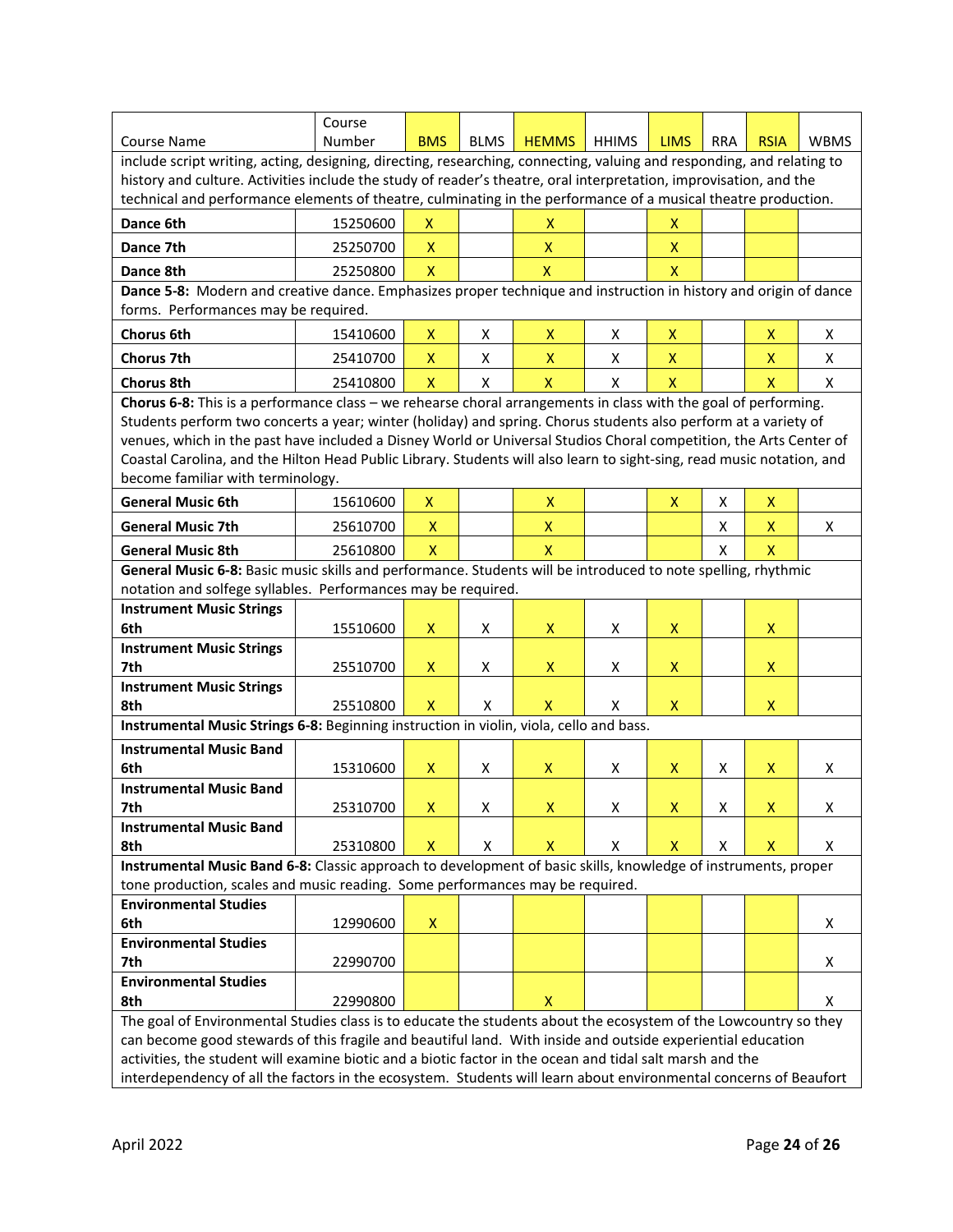|                                                                                                                                                                                                                                                     | Course   |                    |             |                    |              |             |            |             |             |
|-----------------------------------------------------------------------------------------------------------------------------------------------------------------------------------------------------------------------------------------------------|----------|--------------------|-------------|--------------------|--------------|-------------|------------|-------------|-------------|
| <b>Course Name</b>                                                                                                                                                                                                                                  | Number   | <b>BMS</b>         | <b>BLMS</b> | <b>HEMMS</b>       | <b>HHIMS</b> | <b>LIMS</b> | <b>RRA</b> | <b>RSIA</b> | <b>WBMS</b> |
| County, see the connection between government and environment and actively become stewards of the                                                                                                                                                   |          |                    |             |                    |              |             |            |             |             |
| Lowcountry environment.                                                                                                                                                                                                                             |          |                    |             |                    |              |             |            |             |             |
| <b>Exploratory Cultures 6th</b>                                                                                                                                                                                                                     | 17011600 |                    |             |                    |              |             |            | X           |             |
| <b>Exploratory Cultures 7th</b>                                                                                                                                                                                                                     | 27011700 |                    |             |                    |              |             |            | X           |             |
| Exploratory Cultures 5 <sup>th</sup> , 6 <sup>th</sup> & 7 <sup>th</sup> : This semester course is for students who want to start Spanish or build on                                                                                               |          |                    |             |                    |              |             |            |             |             |
| vocabulary they already know. Sixth - Seventh grade students will study Spanish for one semester. Students will                                                                                                                                     |          |                    |             |                    |              |             |            |             |             |
| learn to speak about themselves, their family and friends. They will also learn how to talk about the weather, tell                                                                                                                                 |          |                    |             |                    |              |             |            |             |             |
| time and order food in a restaurant. They will learn about daily life in Spanish speaking countries, as well as the life<br>of Hispanics and Latinos in the U.S. The skills of speaking, listening, reading and writing are stressed. Students will |          |                    |             |                    |              |             |            |             |             |
| have the opportunity to use the program Rosetta Stone to enhance their studies.                                                                                                                                                                     |          |                    |             |                    |              |             |            |             |             |
| <b>Exploratory Cultures 8th</b>                                                                                                                                                                                                                     | 27011800 |                    |             |                    |              |             |            | X           |             |
| Students will continue their studies of the Spanish language and Hispanic cultures. They will learn how to                                                                                                                                          |          |                    |             |                    |              |             |            |             |             |
| communicate about school life, pastimes and hobbies in the target language. They will also learn how to describe                                                                                                                                    |          |                    |             |                    |              |             |            |             |             |
| people and places and make plans. The diverse cultures of Latin countries and Latin heritage in the United States                                                                                                                                   |          |                    |             |                    |              |             |            |             |             |
| will continue to be explored. The skills of speaking, listening, reading and writing are stressed. Students will have                                                                                                                               |          |                    |             |                    |              |             |            |             |             |
| the opportunity to use the program Rosetta Stone to enhance their studies.                                                                                                                                                                          |          |                    |             |                    |              |             |            |             |             |
| <b>ESOL Lab 6th (Support</b>                                                                                                                                                                                                                        |          |                    |             |                    |              |             |            |             |             |
| Areas)                                                                                                                                                                                                                                              | 17990601 | $\pmb{\mathsf{X}}$ | X           | X                  | X            |             |            |             |             |
| <b>ESOL Lab 7th (Support</b>                                                                                                                                                                                                                        |          |                    |             |                    |              |             |            |             |             |
| Areas)                                                                                                                                                                                                                                              | 27990701 | X                  | X           | X                  | X            |             |            |             |             |
| <b>ESOL Lab 8th (Support</b>                                                                                                                                                                                                                        |          |                    |             |                    |              |             |            |             |             |
| Areas)                                                                                                                                                                                                                                              | 27990801 | X                  | X           | X                  | X            |             |            |             |             |
| ESOL Lab 6-8: The goal of the English as a Second Language Program (ESOL) for 6th, 7th and 8th grade students at<br>Hilton Head Middle School is to provide equal educational opportunities to students who have a primary or home                  |          |                    |             |                    |              |             |            |             |             |
| language other than English; are Limited English Proficient (LEP) or Non-English Proficient (NEP). Our focus is to                                                                                                                                  |          |                    |             |                    |              |             |            |             |             |
| provide an English-rich environment of immersion in all of the core curriculum classes of Math, Social Studies,                                                                                                                                     |          |                    |             |                    |              |             |            |             |             |
| Science, Language Arts and the Electives. We support a push-in ESOL instructor in the Language Arts classes to                                                                                                                                      |          |                    |             |                    |              |             |            |             |             |
| support the lower level proficiency students. There is also an ESOL lab with software programs and direct                                                                                                                                           |          |                    |             |                    |              |             |            |             |             |
| instruction to increase language skills for higher level competency in all areas of speaking, listening, writing and                                                                                                                                |          |                    |             |                    |              |             |            |             |             |
| reading.                                                                                                                                                                                                                                            |          |                    |             |                    |              |             |            |             |             |
| <b>PAES Lab 6th</b>                                                                                                                                                                                                                                 | 19990600 | X                  |             |                    |              |             |            |             | х           |
| PAES Lab 7th                                                                                                                                                                                                                                        | 29990800 | $\pmb{\mathsf{X}}$ |             |                    |              |             |            |             | X           |
| PAES Lab 8th                                                                                                                                                                                                                                        | 29990700 | Χ                  |             |                    |              |             |            |             | X           |
| <b>General Ed Exploratory 6th</b>                                                                                                                                                                                                                   | 17010600 | $\pmb{\mathsf{X}}$ | X           | $\pmb{\mathsf{X}}$ |              |             |            |             |             |
| <b>General Ed Exploratory 7th</b>                                                                                                                                                                                                                   | 27010700 | $\pmb{\mathsf{X}}$ | X           | $\pmb{\mathsf{X}}$ |              |             |            |             |             |
| <b>General Ed Exploratory 8th</b>                                                                                                                                                                                                                   | 27010800 | X                  | X           | X                  |              |             |            |             |             |
| ProTeam                                                                                                                                                                                                                                             | 27015800 | $\mathsf{X}$       |             | X                  |              |             |            |             | X           |
| <b>ProTeam 7th – 8th:</b> This course is designed to help students set realistic goals for the future that include the steps                                                                                                                        |          |                    |             |                    |              |             |            |             |             |
| to prepare for successful completion of high school and college. The ProTeam Program can be considered the                                                                                                                                          |          |                    |             |                    |              |             |            |             |             |
| beginning course in the education and training career cluster model and is comprised of seven modules and 51                                                                                                                                        |          |                    |             |                    |              |             |            |             |             |
| descriptors with an emphasis on character development, career readiness skills, and an exploration of teaching and                                                                                                                                  |          |                    |             |                    |              |             |            |             |             |
| education professions. Each module has required components as well as optional ones and family involvement                                                                                                                                          |          |                    |             |                    |              |             |            |             |             |
| activities are infused throughout the curriculum.                                                                                                                                                                                                   |          |                    |             |                    |              |             |            |             |             |